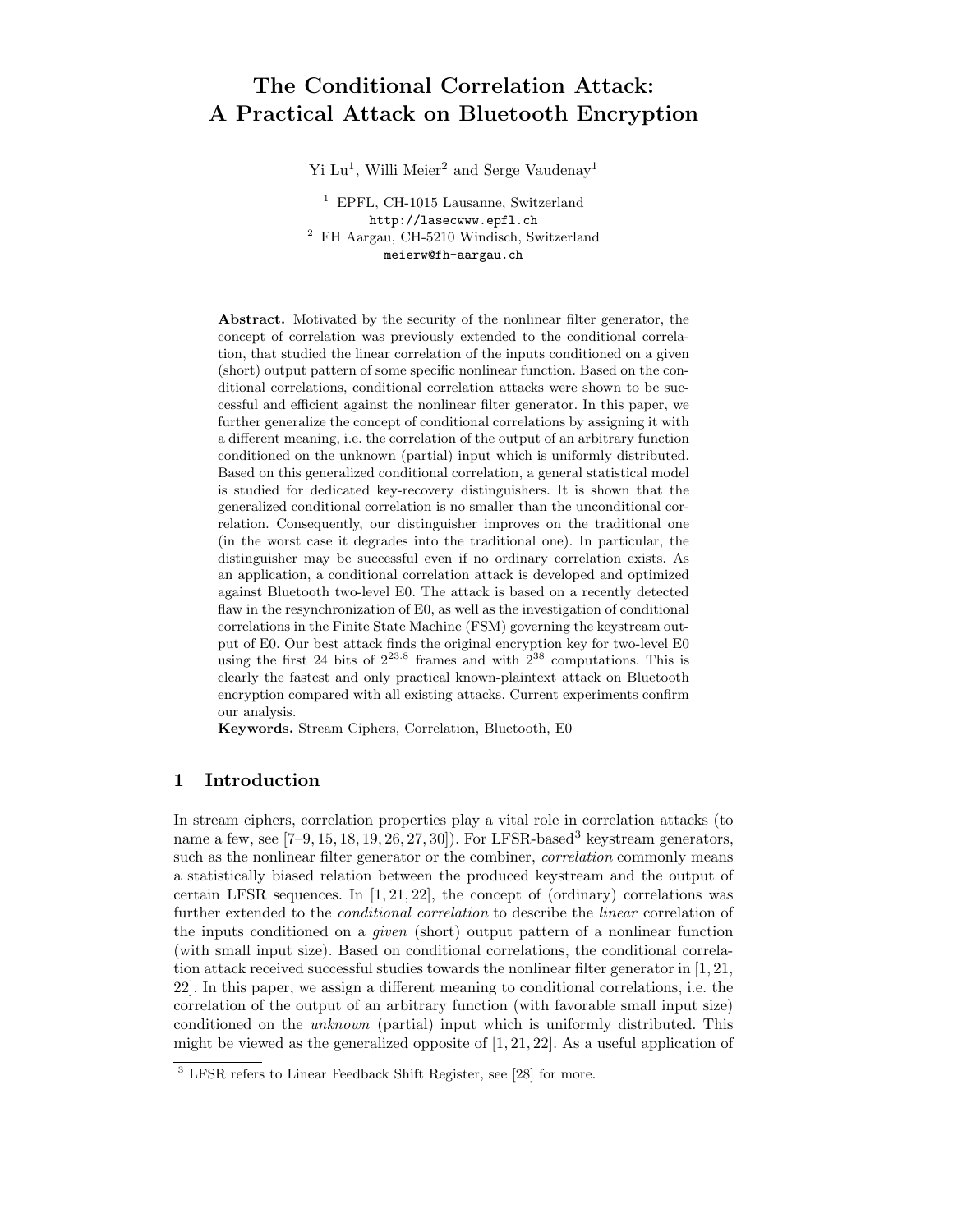our conditional correlations, imagine the attacker not only observes the keystream, but also has access to an intermediate computation process controlled partly by the key, which outputs a hopefully biased sequence for the right key and (presumably) unbiased sequences for wrong keys. If such side information is available, the conditional correlation attack may become feasible, which exploits correlations of the intermediate computation output conditioned on (part of) the inputs. In general, as informally conjectured in [22], conditional correlations are different and often larger than ordinary (unconditional) correlations, which effects reduced data complexity of conditional correlation attacks over ordinary correlation attacks.

Our first contribution consists of extracting a precise and general statistical model for dedicated key-recovery distinguishers based on the generalized conditional correlations. This framework deals with a specific kind of smart distinguishers that exploit correlations conditioned on the (partial) input, which is not restricted to keystream generators and is also applicable to other scenarios (e.g. side channel attacks like fault attacks in [4]). As the ordinary correlation serves as the criterion for the data complexity of the traditional distinguisher (that only exploits ordinary correlations), our result based on the sound theory of traditional distinguisher [5] tells that the conditional correlation serves similarly as the criterion for the data complexity of the smart distinguisher. The construction of the smart distinguisher also solves the unaddressed problem in [1, 21, 22] on how to make the best use of all the collected data, which can be transformed in the context of  $[1, 21, 22]$ . We prove that the smart distinguisher improves on the traditional one (in the worst case the smart distinguisher degrades into the traditional one), because our generalized conditional correlation is no smaller than the unconditional correlation. In particular, the smart distinguisher can still work efficiently even though the traditional one fails thoroughly. Meanwhile, we also study the computational complexity of the deterministic smart distinguisher for a special case, in which the essence of the major operation done by the distinguisher is identified to be nothing but the regular convolution. Thanks to Fast Walsh Transform<sup>4</sup> (FWT), when the key size is not too large, the smart distinguisher is able to achieve the optimal complete information set decoding and becomes a very powerful computing machine. Nonetheless, in general, with a very large key size, it is unrealistic to use the deterministic distinguisher as complete information set decoding is impractical; many other efficient decoding techniques (e.g. the probabilistic iterative decoding) such as introduced in the previous conditional correlation attacks [22] or the correlation attacks will also apply to our smart distinguisher.

As a second contribution, we apply our smart distinguisher to a conditional correlation attack<sup>5</sup> on two-level E0, the keystream generator that is used in the shortrange wireless technology Bluetooth [6]. The attack exploits the resynchronization flaw recently detected in [24]. Whereas in [24], this flaw is used for a traditional distinguisher based on results [12, 16, 17, 23] of ordinary correlations, our conditional correlation attack relies on the systematic investigation of correlations conditioned on the inputs to the FSM in E0. These correlations extend a specific conditional correlation found in [23], which relates to one of the largest known biases in E0 as proved in [23]. The time complexity of our attack is optimized as the smart distinguisher works particularly well in this favorable case. Our best attack recovers the original encryption key for two-level E0 using the first 24 bits of  $2^{23.8}$  frames after 2 <sup>38</sup> computations. Note that the number of necessary frames is below the maximum number  $2^{26}$  of resynchronizations with the same user key as specified by

<sup>&</sup>lt;sup>4</sup> Note that most recently FWT was successfully applied in [9, 23] to optimize different problems in correlation attacks.

 $5$  For the conditional correlation attack related to the previous work  $[1, 21, 22]$  on Bluetooth E0, see [16].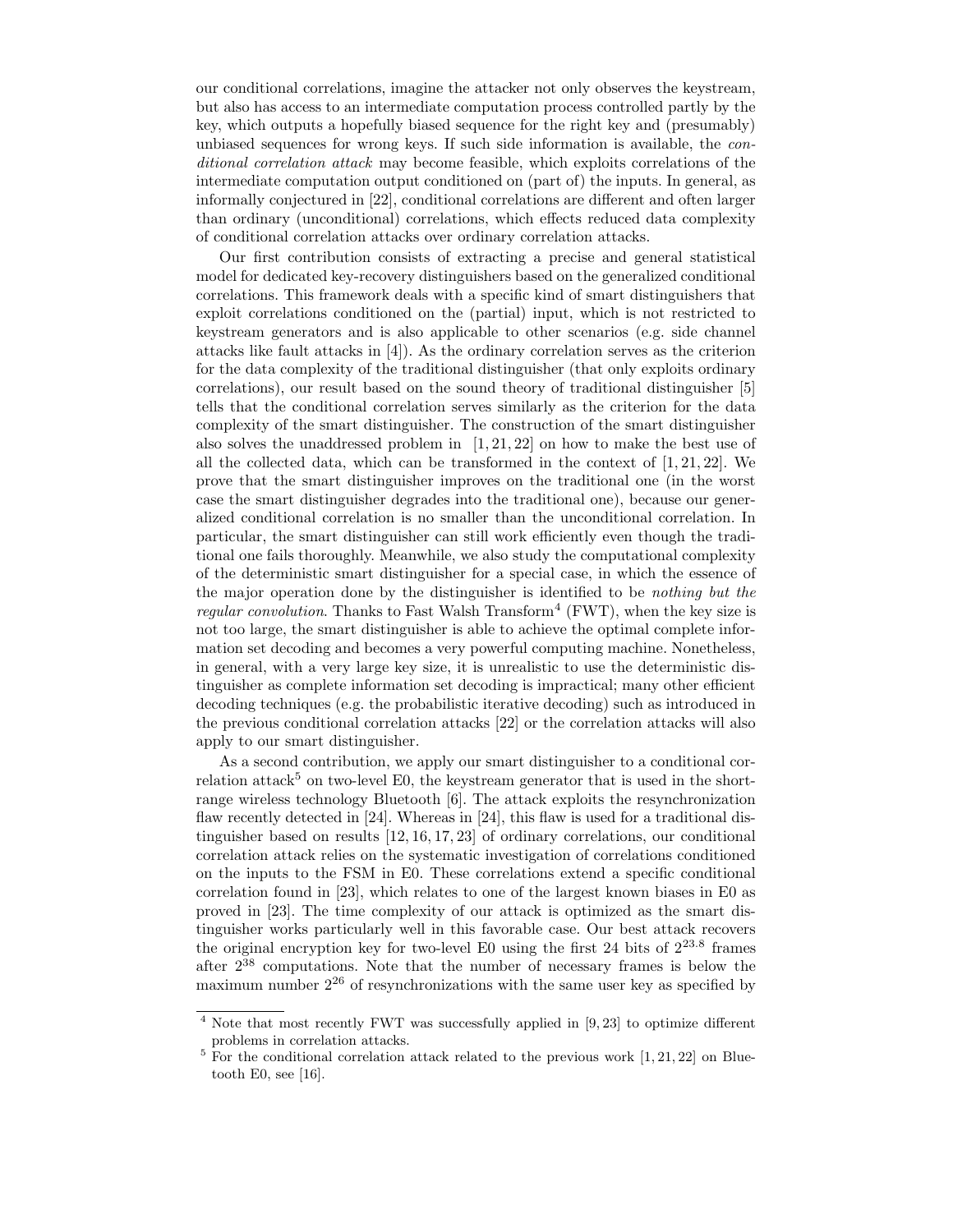Bluetooth  $[6]$ . Compared with all existing attacks  $[13, 14, 16, 20, 24, 29]$  on two-level E0, our attack is clearly the fastest and only practical resynchronization attack<sup>6</sup> so far. Note that the resynchronization attacks on one-level E0 were well studied in [3, 14, 24] to be much more efficient.

The rest of the paper is structured as follows. In Section 2 we introduce some notations and give preliminaries. In Section 3, based on the generalized conditional correlation, the practical statistical model on smart distinguishers with side information is formalized and analyzed. In Section 4 we review the description of Bluetooth two-level E0 as well as the resynchronization flaw. In Section 5, correlations conditioned on input weights of E0 FSM are investigated. In Section 6, a key-recovery attack on two-level E0 is developed and optimized together with experimental results. Finally, we conclude in Section 7.

## 2 Notations and Preliminaries

Given the function  $f: \mathcal{E} \to GF(2)^{\ell}$ , define the distribution  $D_f$  of  $f(X)$  with X uniformly distributed, i.e.  $D_f(a) = \frac{1}{|\mathcal{E}|} \sum_{X \in \mathcal{E}} \mathbf{1}_{f(X)=a}$  for all  $a \in GF(2)^{\ell}$ . Following [5], recall that the Squared Euclidean Imbalance (SEI) of the distribution  $D_f$  is defined by

$$
\Delta(D_f) = 2^{\ell} \sum_{a \in GF(2)^{\ell}} \left( D_f(a) - \frac{1}{2^{\ell}} \right)^2.
$$
 (1)

For  $\ell = 1$ , it's easy to see that  $\Delta(D_f)$  is closely related to the well known term correlation<sup>7</sup>  $\epsilon(D_f)$  by  $\Delta(D_f) = \epsilon^2(D_f)$ . For brevity, we adopt the simplified notations  $\epsilon(f)$ ,  $\Delta(f)$  to denote  $\epsilon(D_f)$ ,  $\Delta(D_f)$  respectively hereafter. From the theory of hypothesis testing and Neyman-Pearson likelihood ratio (see [5]),  $\Delta(f)$  tells us that the minimum number  $n$  of samples for an optimal distinguisher to effectively distinguish a sequence of n output samples of f from  $(2^L - 1)$  truly random sequences of equal length is

$$
n = \frac{4L\log 2}{\Delta(f)}.\tag{2}
$$

Note that the result in Eq.(2) with  $\ell = 1$  has long been known up to a constant factor  $\frac{1}{2}$  in the theory of channel coding. In fact, correlation attacks has been very successful for almost two decades to apply the distinguisher that analyzes the biased sample of a single bit (i.e. the case  $\ell = 1$ ) in order to reconstruct the L-bit key (or subkey), where only the right key can produce a biased sequence while all the wrong keys produce unbiased sequences. More recently, on the sound theoretical basis [5] of the generalized distinguisher, it was shown that this generalized distinguisher helps to improve the correlation attack when considering multi-biases simultaneously (for details see the key-recovery attack [23] on one-level E0 which halves the time and data complexities).

### 3 A Smart Distinguisher with Side Information

Given a function  $f: GF(2)^u \times GF(2)^v \to GF(2)^r$ , let  $f_{\mathcal{B}}(X) = f(\mathcal{B}, X)$  for  $\mathcal{B} \in$  $GF(2)^u$  and  $X \in GF(2)^v$ , where the notation  $f_{\mathcal{B}}(\cdot)$  is used to replace  $f(\cdot)$  whenever  $\beta$  is given. Consider such a game between a player and an oracle. Each time the

 $6$  A resynchronization attack on stream cipher (a.k.a. the related-key attack) refers to the one that needs many frames of keystreams produced by different IVs (i.e. the public frame counter) and the same key in order to recover the key given the IVs.

<sup>&</sup>lt;sup>7</sup> Correlation is commonly defined by  $D_f(1) = \frac{1}{2} + \frac{\epsilon(D_f)}{2}$ ; and  $|\epsilon(D_f)| \leq 1$  by this definition.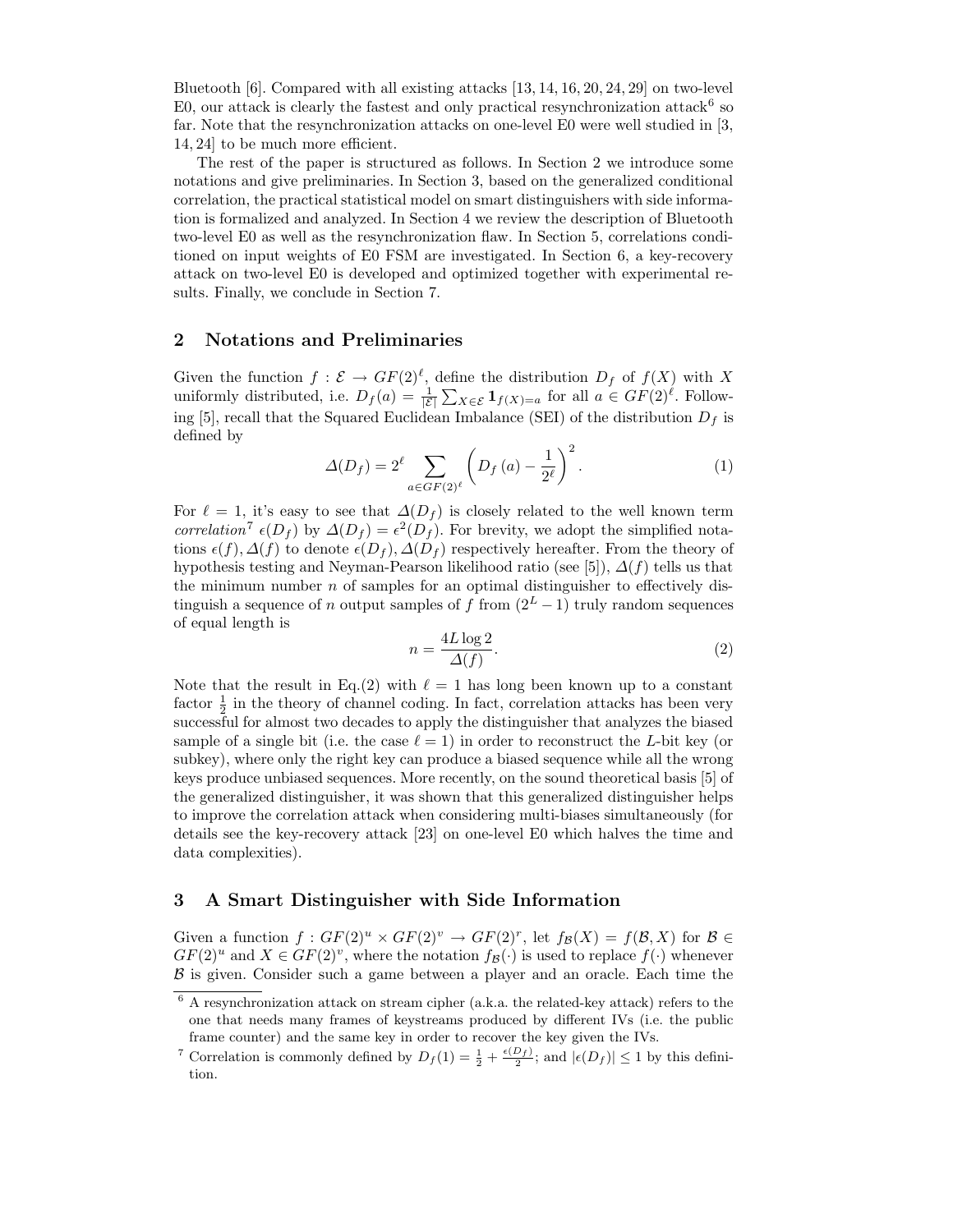oracle secretly generates  $\mathcal{B}, X$  independently and uniformly to compute  $f_{\mathcal{B}}(X)$ ; the player, in turn, sends a guess on the current value of the partial input B. Only when he guesses correctly, the oracle would output the value of  $f_B(X)$ , otherwise, it would output a random and uniformly distributed  $Z \in GF(2)^r$ . Suppose the player somehow manages to collect  $2^L$  sequences of n interaction samples with the following characteristics: one sequence has n samples  $(f_{\mathcal{B}_{i}^{\mathcal{K}}}(X_{i}), \mathcal{B}_{i}^{\mathcal{K}})$   $(i = 1, \ldots, n)$ where  $\mathcal{B}_i^{\mathcal{K}}$ 's and  $X_i$ 's are independently and uniformly distributed; the remaining  $(2^L-1)$  sequences all consist of n independently and uniformly distributed random variables  $(Z_i^K, \mathcal{B}_i^K)$   $(i = 1, ..., n)$  for  $K \neq \mathcal{K}$ . One interesting question to the player is how to distinguish the biased sequence from the other sequences using the minimum number  $n$  of samples.

Note that the above problem is of special interest in key-recovery attacks, including the related-key attacks, where  $\mathcal{B}_i^{\mathcal{K}}$ 's are the key-related material (i.e. computable with the key and other random public parameters) and the oracle can be viewed as an intermediate computation process accessible to the attacker with only a limited number of queries. Thus, when the attacker knows the right key  $\mathcal K$  he can collect n (hopefully biased) samples of  $f$ ; on the other hand, if he uses the wrong key, he will only collect an unbiased sequence.

From Section 2, we know that the minimum number  $n$  of samples for the basic distinguisher which doesn't use the partial input  $\mathcal{B}_i$ 's is  $n = 4L \log 2/\Delta(f)$ . When the samples are incorporated with the  $\mathcal{B}_i$ 's, we can prove the following stronger result.

**Theorem 1.** The smart distinguisher (in Algorithm 1) solves our above problem with

$$
n = \frac{4L\log 2}{E[\Delta(f_B)]} \tag{3}
$$

and the time complexity  $O(n \cdot 2^L)$ , where the expectation is taken over all the uniformly distributed B. Moreover, the distinguisher can achieve the optimal time complexity  $O(n+L\cdot 2^{L+1})$  with precomputation  $O(L\cdot 2^L)$  when  $\mathcal{B}_i^K$ 's and  $Z_i^K$ 's can be expressed by:

$$
\mathcal{B}_i^K = \mathcal{L}(K) \oplus c_i \,, \tag{4}
$$

$$
Z_i^K = \mathcal{L}'(K) \oplus c_i' \oplus g(\mathcal{B}_i^K), \tag{5}
$$

for all L-bit K and  $i = 1, 2, ..., n$ , where g is an arbitrary function,  $\mathcal{L}, \mathcal{L}'$  are  $GF(2)$ -linear functions, and  $c_i$ 's,  $c'_i$ 's are independently and uniformly distributed which are known to the distinguisher.

Remark 2. Our smart distinguisher (Algorithm 1) turns out to be a derivative of the basic distinguisher in [5] and the result Eq.(3) for the simple case  $r = 1$  was already pointed out (without proof) in [16] with a mere difference of a negligible constant term  $2\log 2 \approx 2^{0.47}$ . Also note that the quantity  $E[\Delta(f_B)]$  in Eq.(3) measures the correlation of the output of an arbitrary function conditioned on the (partial) input which is uniformly distributed and unknown<sup>8</sup>. In contrast, prior to our work, the conditional correlation, that refers to the linear correlation of the inputs conditioned on a given (short) output pattern of a nonlinear function, was well studied in [1, 21, 22] based on a different statistical distance other than SEI. Highly motivated by the security of the nonlinear filter generator, their research focused on the case where the nonlinear function is the augmented nonlinear filter function (with small input size) and the inputs are the involved LFSR taps. Obviously, the notion of our

<sup>&</sup>lt;sup>8</sup> According to the rule of our game, it's unknown to the distinguisher whether the sample B is the correct value used for the oracle to compute  $f_{\mathcal{B}}(X)$  or not.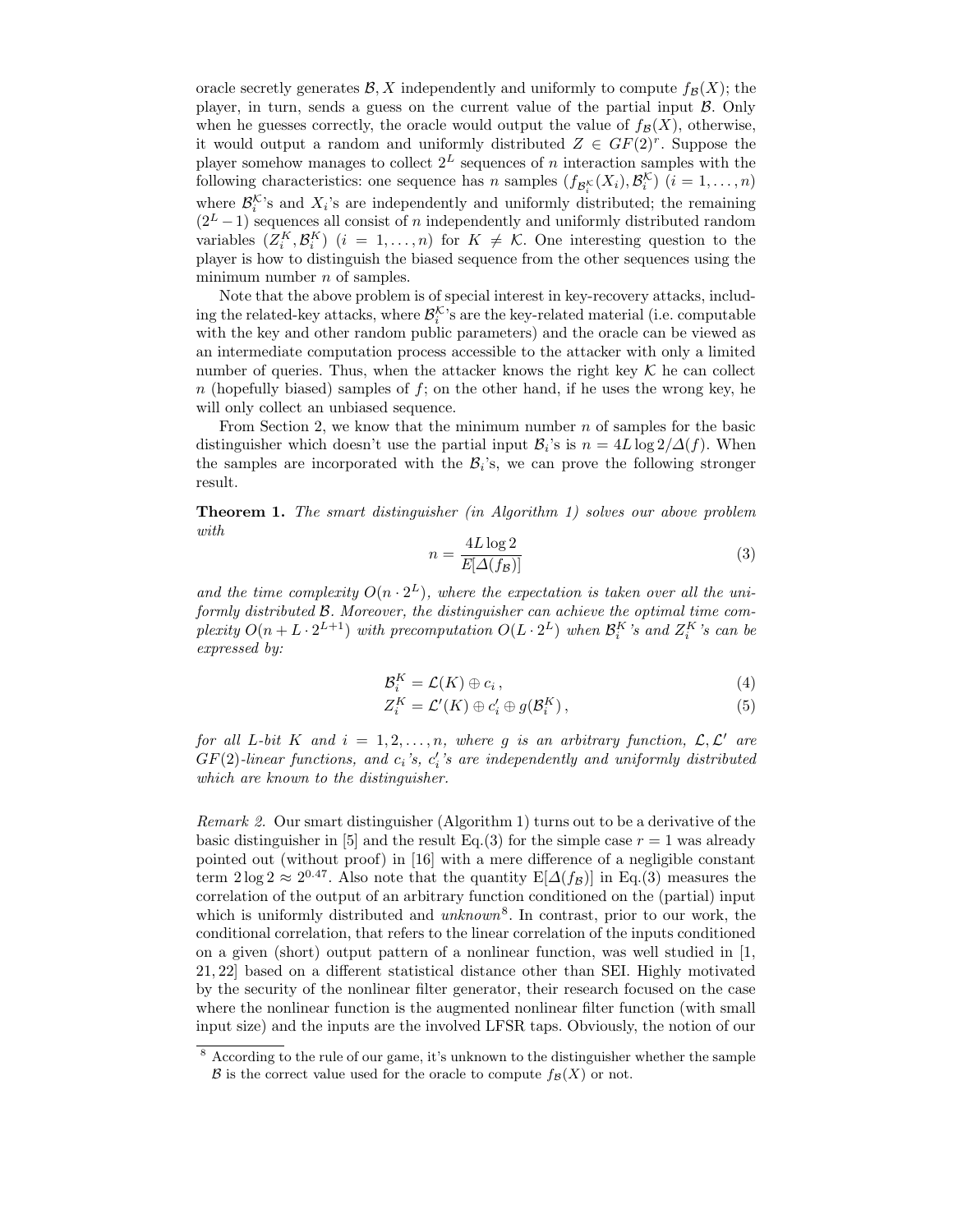#### Algorithm 1 The smart distinguisher with side information

Parameters: 1:  $n$  set by Eq.(3) 2:  $D_{fg}$  for all  $\mathcal{B} \in GF(2)^u$ Inputs: 3: uniformly and independently distributed u-bit  $\mathcal{B}_1^K$ , ...,  $\mathcal{B}_n^K$  for all L-bit K 4:  $Z_1^{\mathcal{K}}, \ldots, Z_n^{\mathcal{K}} = f_{\mathcal{B}_1^{\mathcal{K}}}(X_1), \ldots, f_{\mathcal{B}_n^{\mathcal{K}}}(X_n)$  for one fixed L-bit  $\mathcal{K}$  with uniformly and independently distributed v-bit vectors  $X_1, \ldots, X_n$ 5: uniformly and independently distributed sequences  $Z_1^K, Z_2^K, \ldots, Z_n^K$  for all L-bit K such that  $K \neq \mathcal{K}$ **Goal:** find  $K$ Processing: 6: for all  $L$ -bit  $K$  do 7:  $G(K) \leftarrow 0$ 8: for  $i = 1, \ldots, n$  do 9:  $G(K) \leftarrow G(K) + \log_2 (2^r \cdot D_{f_{B_i^K}}(Z_i^K))$ 10: end for 11: end for 12: output K that maximizes  $G(K)$ 

conditional correlation can be seen as the generalized opposite of  $[1, 21, 22]$ , that addresses the issue of how to make the most use of all the data for the success. In Section 6, Theorem 1 is directly applied to Bluetooth two-level E0 for a truly practical attack.

*Proof (sketch)*. Let us introduce a new distribution D over  $GF(2)^{r+u}$  from  $D_{fs}$ defined by

$$
D(\mathcal{B}, Z) = \frac{1}{2^u} D_{fg}(Z),\tag{6}
$$

for all  $\mathcal{B} \in GF(2)^u, Z \in GF(2)^r$ . We can see that our original problem is transformed into that of the basic distinguisher to distinguish  $D$  from uniform distribution. According to Section 2, we need minimum  $n = 4L \log 2/\Delta(D)$ . So we compute  $\Delta(D)$  by Eq.(1,6):

$$
\Delta(D) = 2^{r+u} \sum_{\mathcal{B} \in GF(2)^u} \sum_{Z \in GF(2)^r} \left( D(\mathcal{B}, Z) - \frac{1}{2^{r+u}} \right)^2
$$
  
=  $2^{r+u} \sum_{\mathcal{B} \in GF(2)^u} \sum_{Z \in GF(2)^r} \left( \frac{1}{2^u} D_{fg}(Z) - \frac{1}{2^{r+u}} \right)^2$   
=  $2^{-u} \sum_{\mathcal{B} \in GF(2)^u} 2^r \sum_{Z \in GF(2)^r} \left( D_{fg}(Z) - \frac{1}{2^r} \right)^2$   
=  $E[\Delta(f_{\mathcal{B}})].$  (7)

Meanwhile, the best distinguisher tries to maximize the probability  $\prod_{i=1}^{n} D(\mathcal{B}_i, Z_i)$ , i.e. the conditioned probability  $\prod_{i=1}^{n} D_{f_{\mathcal{B}_i}}(Z_i)$ . As the conventional approach, we know that this is equivalent to maximize  $G = \sum_{i=1}^{n} \log_2(2^r \cdot D_{f_{\mathcal{B}_i}}(Z_i))$  as shown in Algorithm 1. The time complexity of the distinguisher<sup>9</sup> is obviously  $O(n \cdot 2^L)$ .

<sup>&</sup>lt;sup>9</sup> In this paper, we only discuss the deterministic distinguisher. For the probabilistic distinguisher, many efficient and general decoding techniques (e.g. the probabilistic iterative decoding), which are successful in correlation attacks, were carefully presented in the related work [22] and such techniques also apply to our distinguisher.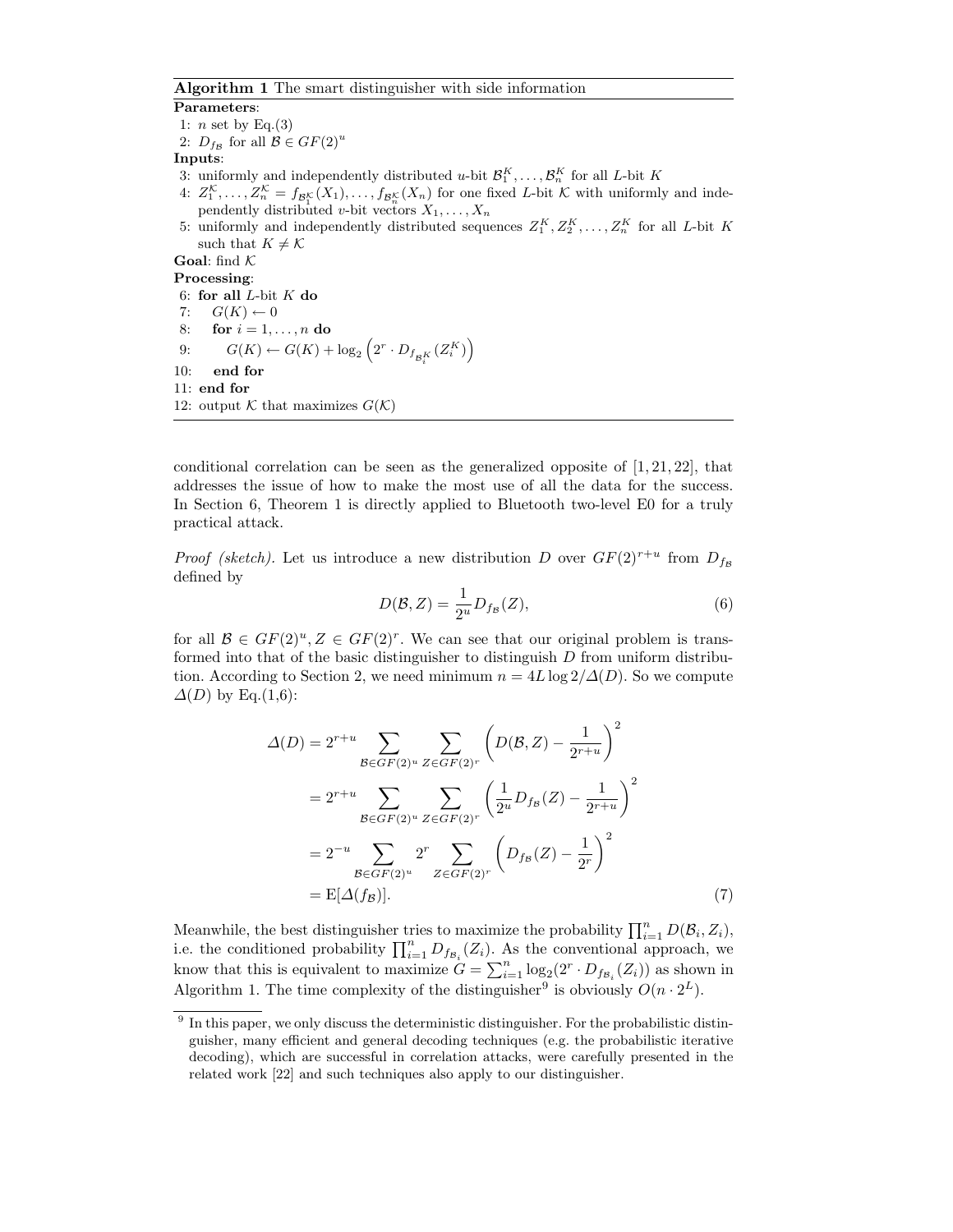Now, to show how to optimize the time complexity of the smart distinguisher when  $\mathcal{B}_i^{K}$ 's and  $Z_i^{K}$ 's exhibit the special structure of Eq.(4, 5) for the second part of the theorem, let us first introduce two functions  $\mathcal{H}, \mathcal{H}'$ :

$$
\mathcal{H}(K) = \sum_{i=1}^{n} \mathbf{1}_{\mathcal{L}(K) = c_i \text{ and } \mathcal{L}'(K) = c'_i}
$$
\n(8)

$$
\mathcal{H}'(K) = \log_2 \left( 2^r \cdot D_{f_{\mathcal{L}(K)}} \left( \mathcal{L}'(K) \oplus g \left( \mathcal{L}(K) \right) \right) \right) \tag{9}
$$

for  $K \in GF(2)^{L}$ . We can see that  $G(K)$  computed in Line 7 to 10, Algorithm 1 is nothing but a simple convolution (denoted by  $\otimes$ ) between H and H':

$$
G(K) = (\mathcal{H} \otimes \mathcal{H}')(K) \stackrel{\text{def}}{=} \sum_{K' \in GF(2)^L} \mathcal{H}(K')\mathcal{H}'(K \oplus K'),\tag{10}
$$

for all  $K \in GF(2)^{L}$ . It's known that convolution and Walsh transform (denoted by the hat symbol) are transformable, so we have

$$
G(K) = \frac{1}{2^L} \widehat{\mathcal{H} \otimes \mathcal{H}' } (K) = \frac{1}{2^L} \widehat{\mathcal{H}'' } (K), \tag{11}
$$

where  $\mathcal{H}''(K) = \mathcal{H}(K) \cdot \mathcal{H}'(K)$ . This means that after computing H and H', the time complexity of our smart distinguisher would be dominated by three times of FWT, i.e.  $\hat{\mathcal{H}}, \hat{\mathcal{H}}', \hat{\mathcal{H}}''$  in  $O(3L\cdot 2^L)$ . Moreover, since only  $c_i$ 's,  $c'_i$ 's may vary from one run of the attack to another, which are independent of  $\mathcal{H}'$ , we can also precompute  $\mathcal{H}'$  and store it in the table; finally, the real-time processing only takes time  $O(n+L\cdot 2^{L+1})$ .  $\Box$ 

Property 3. We have

$$
\mathbf{E}[\Delta(f_{\mathcal{B}})] \ge \Delta(f),
$$

where equality holds if and only if (iff)  $D_{fg}$  is independent of  $\mathcal{B}$ .

For  $r = 1$ , this can be easily shown as follows. From Section 2, we have  $E[\Delta(f_B)] =$  $\mathbb{E}[\epsilon^2(f_\mathcal{B})] \geq E^2[\epsilon(f_\mathcal{B})] = \epsilon^2(f) = \Delta(f)$  where equality holds iff  $\epsilon(f_\mathcal{B})$  is independent of B. In Appendix, we give the complete proof for the general case  $E[\Delta(f_B)] \geq \Delta(f)$ .

Remark 4. As  $E[\Delta(f_\mathcal{B})], \Delta(f)$  measures the conditional correlation and the unconditional correlation respectively, this property convinces us that the former is no smaller than the latter. This relationship between the conditional correlation and the unconditional correlation was informally conjectured in [22]. We conclude from Eq.(3) that the smart distinguisher having partial (or side) information (i.e.  $\beta$ herein) about the biased source generator (i.e.  $f_B$  herein) always works better than the basic distinguisher governing no knowledge of that side information, as long as the generator is statistically dependent on the side information. Our result verifies the intuition that the more the distinguisher knows about the generation of the biased source, the better it works. In particular, Property 3 implies that even if the fact that  $\Delta(f) = 0$  causes the basic distinguisher to be completely useless as it needs infinite data complexity, in contrast, the smart distinguisher would still work as long as  $D_{f_{\mathcal{B}}}$  is dependent on  $\mathcal{B}$ , i.e.  $E[\Delta(f_{\mathcal{B}})] > 0$ . In Section 5, we give two illustrative examples  $E[\Delta(f_{\mathcal{B}})]$  on the core of Bluetooth E0 to be compared with their counterparts  $\Delta(f)$ .

## 4 Review on Bluetooth Two-level E0

The core (Fig. 1) of Bluetooth keystream generator E0 (also called one-level E0) consists of four regularly-clocked LFSRs of a total 128 bits and a Finite State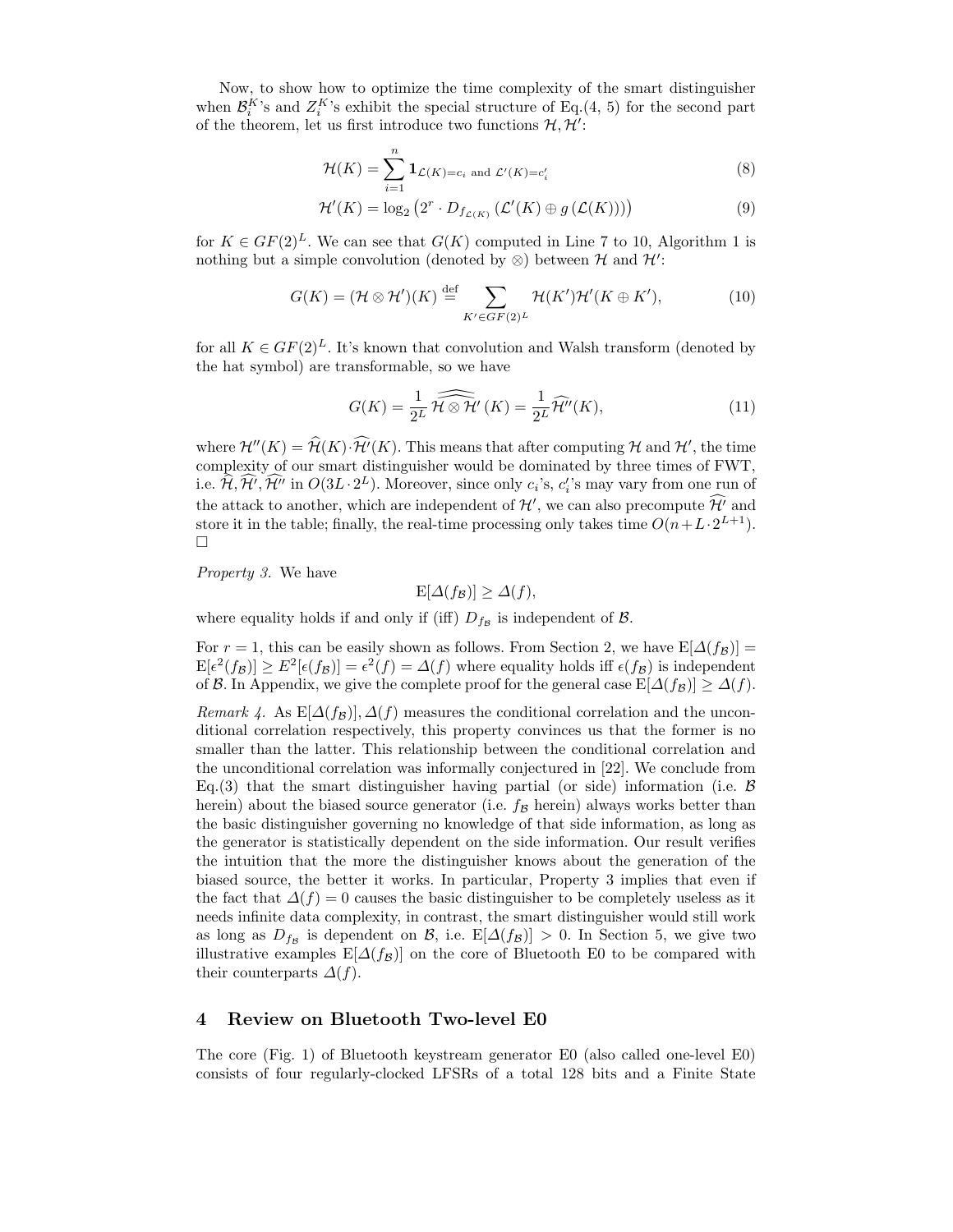

Fig. 1. The core of Bluetooth keystream generator E0

Machine (FSM) of 4 bits. Denote  $B_t \in GF(2)^4$  the four output bits of LFSRs at time instance t, and  $X_t \in GF(2)^4$  the FSM state at time instance t. Note that  $X_t$ contains the bit  $c_t^0$  as well as the bit  $c_{t-1}^0$  (due to the effect of a delay cell inside the FSM). Also note that the computation of the FSM next state  $X_{t+1}$  only depends on its current state  $X_t$  together with the Hamming weight  $w(B_t)$  of  $B_t$ . At each time instance t, the core produces one bit  $s_t = (w(B_t) \mod 2) \oplus c_t^0$ , and then updates the states of LFSRs and FSM.

According to the Bluetooth standard [6], this core is used with a two-level initialization scheme to produce the keystream for encryption. That is, after a first initialization of LFSRs by an affine transformation of the effective encryption key K and the public nonce<sup>10</sup>  $\mathcal{P}^i$  for the *i*-th frame, E0 runs at level one, whose last 128 output bits are permuted into LFSRs at level two for reinitialization; then E0 runs at level two to produce the final keystream  $z_t^i$  for  $t' = 1, 2, ..., 2745$  (for clarity, we refer the time instance  $t$  and  $t'$  to the context of E0 level one and E0 level two respectively).

In order to review the reinitialization flaw discovered in [24], we first introduce some notations. Define the binary vector  $\gamma = (\gamma_0, \gamma_1, \dots, \gamma_{\ell-1})$  of length  $|\gamma| = \ell \geq 3$ with  $\gamma_0 = \gamma_{\ell-1} = 1$  and let  $\bar{\gamma} = (\gamma_{\ell-1}, \gamma_{\ell-2}, \ldots, \gamma_0)$  represent the vector in reverse order of  $\gamma$ . Given  $\ell$  and t, for the one-level E0, we define  $B_{t+1} = B_{t+1}B_{t+2} \dots B_{t+\ell-2}$ and  $C_t = (c_t^0, \ldots, c_{t+\ell-1}^0)$ . Then, the function  $h_{\mathcal{B}_{t+1}}^{\gamma}: X_{t+1} \mapsto \gamma \cdot C_t$  is well defined<sup>11</sup> for all  $t$ , where the dot operator between two vectors represents the inner  $GF(2)$ product. Now, we let  $(\mathcal{B}_{t+1}^i, X_{t+1}^i)$  (resp.  $(\mathcal{B}_{t'+1}^i, X_{t'+1}^i)$ ) control the FSM to compute  $C_t^i$  (resp.  $C_{t'}^i$ ) at E0 first (resp. second) level for the *i*-th frame. Note that initialization of LFSRs at E0 level one by an affine transformation of  $K, \mathcal{P}^i$  can be expressed by

$$
\mathcal{B}_t^i = \mathcal{G}_t(\mathcal{K}) \oplus \mathcal{G}_t'(\mathcal{P}^i),\tag{12}
$$

where  $\mathcal{G}_t, \mathcal{G}'_t$  are public linear functions (which are dependent on  $\ell$  but omitted from notations for simplicity). Moreover, we let  $Z_{t'}^i = (z_{t'}^i, \ldots, z_{t'+\ell-1}^i)$ . Then, as pointed out and detailed in [24], the critical reinitialization flaw of Bluetooth two-level E0 can be expressed as

$$
\bar{\gamma} \cdot (Z_{t'}^i \oplus \mathcal{L}_{t'}(\mathcal{K}) \oplus \mathcal{L}'_{t'}(\mathcal{P}^i)) = \bigoplus_{j=1}^4 (\gamma \cdot C_{t_j}^i) \oplus (\bar{\gamma} \cdot C_{t'}^i), \tag{13}
$$

<sup>&</sup>lt;sup>10</sup>  $\mathcal{P}^i$  includes a 26-bit counter and some user-dependent constant.

<sup>&</sup>lt;sup>11</sup> because  $c_t^0, c_{t+1}^0$  are contained in  $X_{t+1}$  already and we can compute  $c_{t+2}^0, \ldots, c_{t+\ell-1}^0$  by  $\mathcal{B}_{t+1}, X_{t+1}$ . Actually, the prerequisite  $\gamma_0 = \gamma_{\ell-1} = 1$  on  $\gamma$  is to guarantee that knowledge of  $\mathcal{B}_{t+1}, X_{t+1}$  is necessary and sufficient to compute  $\gamma \cdot C_t$ .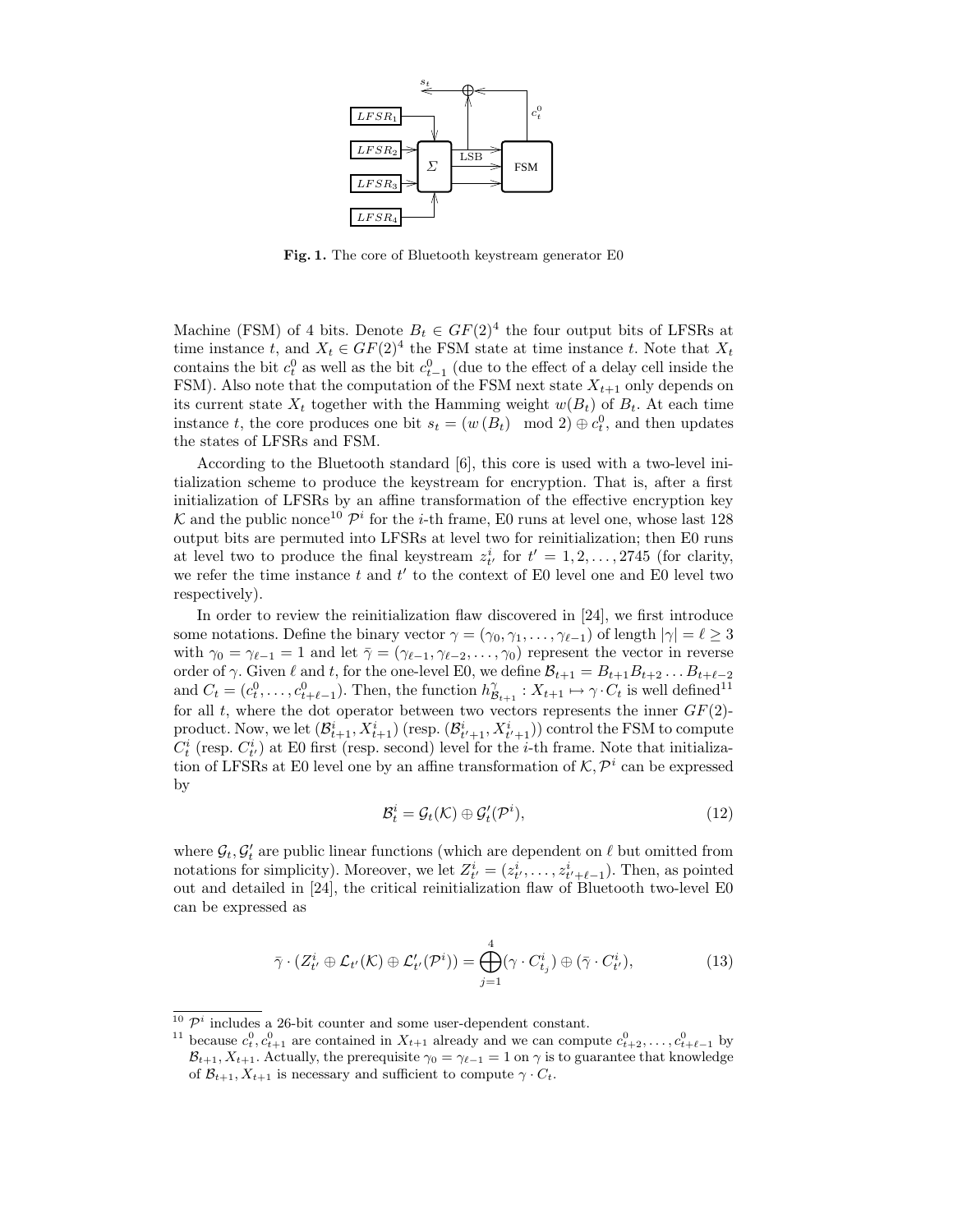for any i and  $\gamma$  of length  $\ell$  such that  $3 \leq \ell \leq 8$ , and  $t' \in \bigcup_{k=0}^{2} \{8k+1,\ldots,8k+9-\ell\},\$ where  $t_1, \ldots, t_4$  are functions<sup>12</sup> in terms of  $t'$  only, and  $C_{t_1}^i, \ldots, C_{t_4}^i$  share no common coordinate, and  $\mathcal{L}_{t'}$ ,  $\mathcal{L}'_{t'}$  are fixed linear functions which can be expressed by  $t', \ell$ from the standard. By definition of  $h$ , Eq.(13) can be put equivalently as:

$$
\bar{\gamma} \cdot (Z_{t'}^{i} \oplus \mathcal{L}_{t'}(\mathcal{K}) \oplus \mathcal{L}'_{t'}(\mathcal{P}^{i})) = \bigoplus_{j=1}^{4} h_{\mathcal{B}_{t_{j}+1}^{i}}^{\gamma}(X_{t_{j}+1}^{i}) \oplus h_{\mathcal{B}_{t'+1}^{i}}^{\bar{\gamma}}(X_{t'+1}^{i}), \qquad (14)
$$

for any *i*, any  $\gamma$  with  $3 \leq \ell \leq 8$  and  $t' \in \bigcup_{k=0}^{2} \{8k+1,\ldots,8k+9-\ell\}$ . Note that the usage of the bar operator actually reflects the fact that the loading of LFSRs at E0 level two for reinitialization is in reverse order of the keystream output at E0 level one.

### 5 Correlations Conditioned on Input Weights of FSM

Recall it has been observed in [23] that if  $w(B_t)w(B_{t+1})w(B_{t+2})w(B_{t+3}) = 2222$  is satisfied, then, we always have

$$
c_t^0 \oplus c_{t+1}^0 \oplus c_{t+2}^0 \oplus c_{t+3}^0 \oplus c_{t+4}^0 = 1.
$$
 (15)

Let  $\alpha_t = \gamma \cdot C_t$  with  $\gamma = (1, 1, 1, 1, 1)$  and  $\ell = 5$ . Thus  $\alpha_t$  is the sum on the lefthand side of Eq.(15). From Section 4 we know that given  $B_{t+1} = B_{t+1}B_{t+2}B_{t+3} \in$  $GF(2)^{12}$ , the function  $h_{\mathcal{B}_{t+1}}^{\gamma}: X_{t+1} \mapsto \alpha_t$  is well defined for all t. Let  $W(\mathcal{B}_{t+1}) \stackrel{\text{def}}{=}$  $w(B_{t+1})w(B_{t+2})\cdots w(B_{t+\ell-2})$ . Thereby, we deduct from [23] that  $\alpha_t = 1$  whenever  $W(\mathcal{B}_{t+1}) = 222$ . In contrast to the (unconditional) correlation as mentioned in Section 2, we call it a conditional correlation<sup>13</sup>, i.e. the correlation  $\epsilon(h_{\mathcal{B}_{t+1}}^{\gamma}) = 1$ conditioned on  $W(\mathcal{B}_{t+1}) = 222$ .

This motivates us to study the general correlation  $\epsilon(h_{\mathcal{B}_{t+1}}^{\gamma})$  conditioned on  $\mathcal{B}_{t+1}$ , or more precisely  $W(\mathcal{B}_{t+1})$ , when  $X_{t+1}$  is uniformly distributed. All the non-zero conditional correlations  $\epsilon(h_{\mathcal{B}_{t+1}}^{\gamma})$  are shown in Table 1 in descending order of the absolute value, where  $|\mathcal{B}_{t+1}|$  denotes the cardinality of  $\mathcal{B}_{t+1}$  admitting any weight triplet in the group. As the unconditioned correlation  $\epsilon(h^{\gamma})$  of the bit  $\alpha_t$  always equals the mean value<sup>14</sup>  $E[\epsilon(h_{\mathcal{B}_{t+1}}^{\gamma})]$  over the uniformly distributed  $\mathcal{B}_{t+1}$ , we can use Table 1 to verify  $\epsilon(h^{\gamma}) = \frac{25}{256}$  (denote this value<sup>15</sup> by  $\lambda$ ). Let  $f_{\mathcal{B}} = h^{\gamma}_{\mathcal{B}_{t+1}}$  with  $\gamma = (1, 1, 1, 1, 1)$ . Now, to verify Property 3 in Section 3 we compute  $E[\Delta(f_\mathcal{B})] =$  $\frac{544}{2^{12}} \approx 2^{-2.9}$ , which is significantly larger than  $\Delta(f) = \lambda^2 \approx 2^{-6.67}$ . As another example, consider now  $f_{\mathcal{B}} = h_{\mathcal{B}_{t+1}}^{\gamma}$  with  $\gamma = (1, 1, 0, 1)$  and  $u = 8, v = 4, r = 1$ . Similarly, the conditioned correlation of the corresponding sum  $c_t^0 \oplus c_{t+1}^0 \oplus c_{t+3}^0$ (denoted by  $\alpha'_t$ ) is shown in Table 2. From Table 2, we get a quite large  $E[\Delta(f_B)] =$ 

<sup>&</sup>lt;sup>12</sup> additionally, given t', the relation  $t_1 < t_2 < t_3 < t_4$  always holds that satisfies  $t_2 - t_1 =$  $t_4 - t_3 = 8$  and  $t_3 - t_2 \geq 32$ .

<sup>&</sup>lt;sup>13</sup> Note that earlier in [16], correlations conditioned on keystream bits (both with and without one LFSR outputs) were well studied for one-level E0, which differ from our conditional correlations and do not fit in the context of two-level E0 if the initial state of E0 is not recovered level by level.

<sup>&</sup>lt;sup>14</sup> Note that  $E[\epsilon(h_{\mathcal{B}_{t+1}}^{\gamma})]$  is computed by an exhaustive search over all possible  $X_{t+1} \in$  $GF(2)<sup>4</sup>, \mathcal{B}_{t+1} \in GF(2)<sup>12</sup>$  and thus does not depend on t.

 $15$  this unconditional correlation was discovered by [12, 16] and proved later on by [23] to be one of the two largest unconditioned correlations up to 26-bit output sequence of the FSM.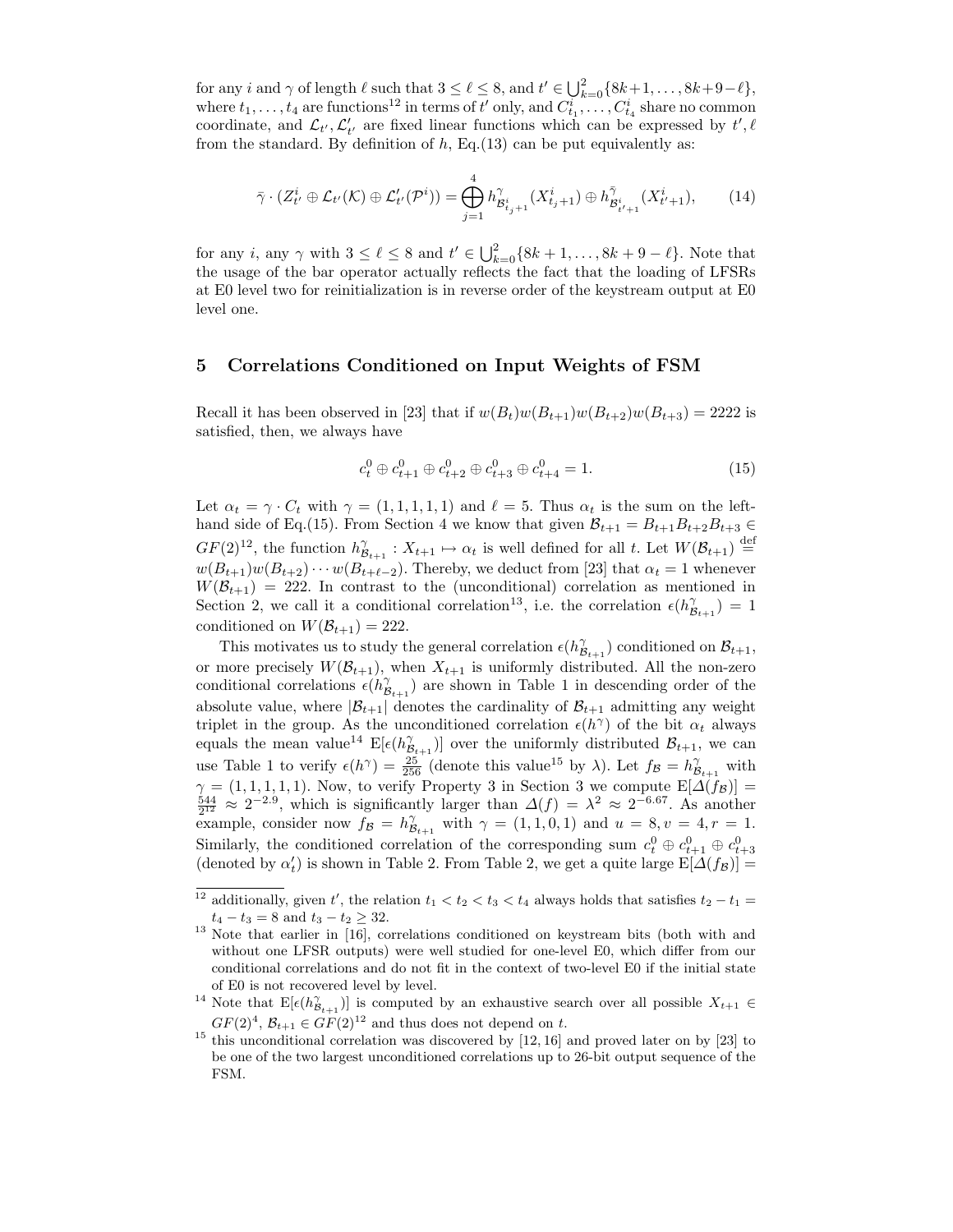$2^{-3}$  as well; in contrast, we can check that as already pointed out in Section 3, the unconditional correlation<sup>16</sup>  $\Delta(f) = 0$  from Table 2.

| bias of $\alpha_t$<br>$\epsilon(h_{\mathcal{B}_{t+1}}^{\gamma})$ | weight triplet $(s)$<br>$W(\mathcal{B}_{t+1})$                              | cardinality<br>$ \mathcal{B}_{t+1} $ |  |
|------------------------------------------------------------------|-----------------------------------------------------------------------------|--------------------------------------|--|
| $-1$                                                             | 220, 224                                                                    | 72                                   |  |
|                                                                  | 222                                                                         | 216                                  |  |
| $-0.5$                                                           | 120, 124, 210, 214                                                          | 192                                  |  |
|                                                                  | 230, 234, 320, 324                                                          |                                      |  |
| 0.5                                                              | 122, 212, 322, 232                                                          | 576                                  |  |
| $-0.25$                                                          | $\overline{110, 111, 114, 130}$<br>131, 134, 310, 311<br>314, 330, 331, 334 | 384                                  |  |
| 0.25                                                             | 112, 113, 132, 133<br>312, 313, 332, 333                                    | 640                                  |  |

**Table 1.** Weight triplets to generate the biased bit  $\alpha_t$  with  $\gamma = (1, 1, 1, 1, 1)$  and  $\ell = 5$ 

**Table 2.** Weight pairs to generate the biased bit  $\alpha'_t$  with  $\gamma = (1, 1, 0, 1)$  and  $\ell = 4$ 

| $\epsilon(h_{\mathcal{B}_{t+1}}^{\gamma})$ | bias of $\alpha'_t$ weight pairs cardinality<br>$W(\mathcal{B}_{t+1})$ | $ \mathcal{B}_{t+1} $ |
|--------------------------------------------|------------------------------------------------------------------------|-----------------------|
|                                            | 01, 43                                                                 |                       |
|                                            | 03, 41                                                                 |                       |
| $-0.5$                                     | 11, 33                                                                 | 32                    |
| 0.5                                        | 13, 31                                                                 | 32                    |

## 6 Key-recovery Attack on Bluetooth Two-level E0

#### 6.1 Basic Idea

Given the binary vector  $\gamma$  (to be determined later) with  $3 \leq \ell \leq 8$ , for all  $\mathcal{B} \in$  $GF(2)^{4(\ell-2)}$  such that  $\epsilon(h_B^{\gamma}) \neq 0$ , define the function

$$
g^\gamma(\mathcal{B}) = \left\{ \begin{matrix} 1, \text{ if } \epsilon(h^\gamma_\mathcal{B}) > 0 \\ 0, \text{ if } \epsilon(h^\gamma_\mathcal{B}) < 0 \end{matrix} \right.
$$

to estimate the effective value of  $h_R^{\gamma}(X)$  (defined in Section 4) for some unknown  $X \in GF(2)^4$ . For a fixed  $t' \in \bigcup_{k=0}^{2} \{8k+1,\ldots,8k+9-|\gamma|\}$ , let us guess the subkey  $K_1 \stackrel{\text{def}}{=} (\mathcal{G}_{t_1}(\mathcal{K}), \ldots, \mathcal{G}_{t_4}(\mathcal{K}))$  of  $16(\ell - 2)$  bits by  $\widehat{K_1}$  and the one-bit subkey  $K_2 \stackrel{\text{def}}{=} \overline{\gamma} \cdot \mathcal{L}_{t'}(\mathcal{K})$  by  $\widehat{K}_2$ . We set  $K = (K_1, K_2), \ \widehat{K} = (\widehat{K}_1, \widehat{K}_2)$ . As  $\mathcal{P}^{i}$ 's are public, for every frame *i*, we can use Eq.(12) to compute the estimate  $\widehat{\mathcal{B}}_{t_j+1}^i$  for  $\mathcal{B}_{t_j+1}^i$  for

<sup>&</sup>lt;sup>16</sup> Note that on the other hand the unconditional correlation  $\epsilon(h^{\gamma}) = 2^{-4}$  with  $\gamma =$  $(1, 0, 1, 1)$  (denote this value by  $\lambda'$ ), shown first in [17], was proved by [23] to be the only second largest unconditioned correlations up to 26-bit output sequence of the FSM.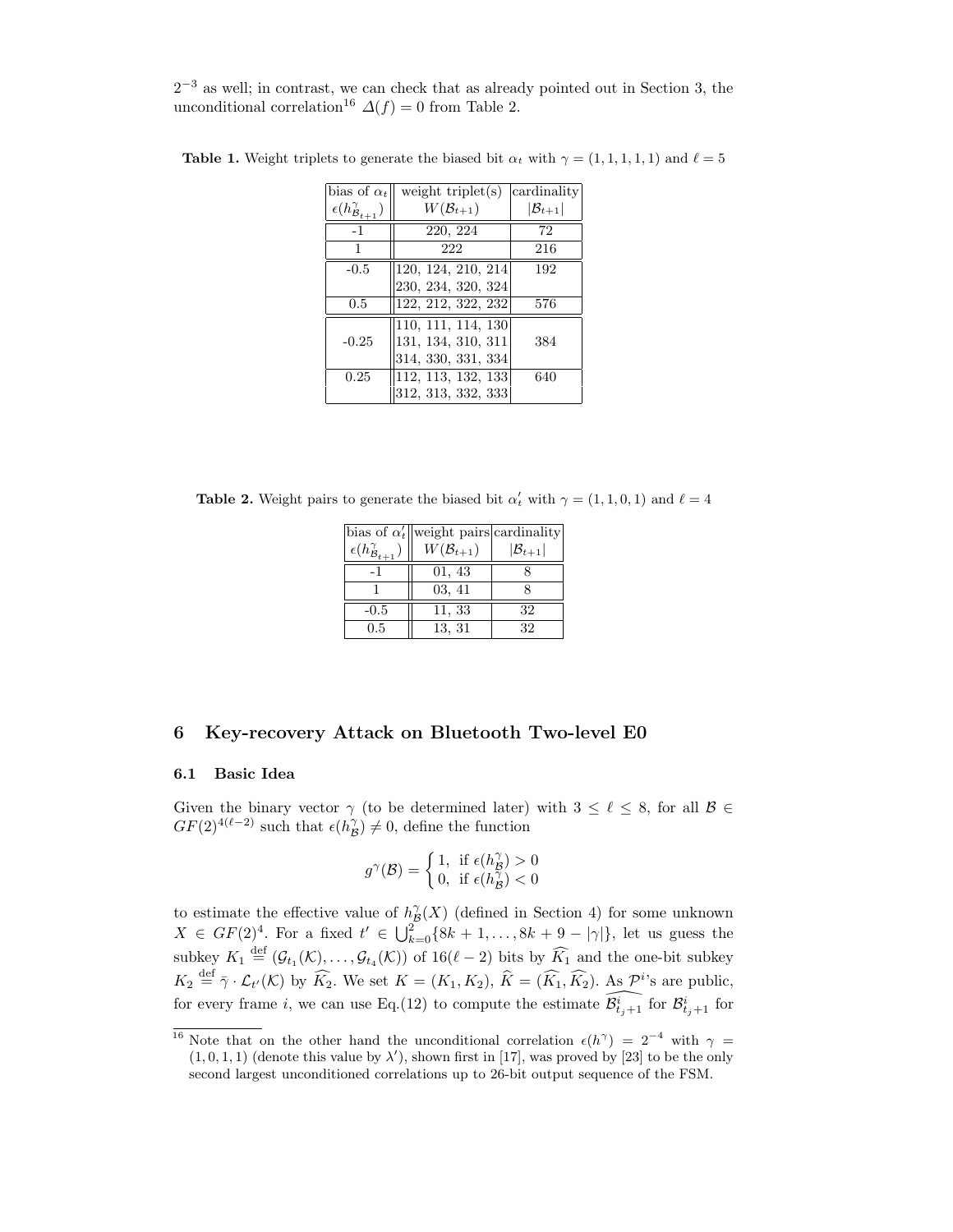$j = 1, \ldots, 4$  with  $\widehat{K}_1$ . Denote

$$
\mathcal{B}^{i} = (\mathcal{B}^{i}_{t_{1}+1}, \mathcal{B}^{i}_{t_{2}+1}, \mathcal{B}^{i}_{t_{3}+1}, \mathcal{B}^{i}_{t_{4}+1}),
$$
  

$$
\mathcal{X}^{i} = (X^{i}_{t_{1}+1}, X^{i}_{t_{2}+1}, X^{i}_{t_{3}+1}, X^{i}_{t_{4}+1}, X^{i}_{t'+1}, \mathcal{B}^{i}_{t'+1}, \widehat{K}).
$$

Define the probabilistic mapping  $\mathcal{F}_{\mathcal{B}^i}^{\gamma}(\mathcal{X}^i)$  to be a truly random bit with uniform distribution for all i such that  $\prod_{j=1}^4 \epsilon(h_{\vec{k}}^{\gamma})$  $\widehat{\mathcal{B}^i_{t_j+1}}$  $= 0$ ; otherwise, we let

$$
\mathcal{F}_{\mathcal{B}^i}^{\gamma}(\mathcal{X}^i) = \bigoplus_{j=1}^4 \left( h_{\mathcal{B}_{t_j+1}^i}^{\gamma}(X_{t_j+1}^i) \oplus g^{\gamma}(\widehat{\mathcal{B}_{t_j+1}^i}) \right) \oplus h^{\bar{\gamma}}(\mathcal{B}_{t'+1}^i, X_{t'+1}^i). \tag{16}
$$

Note that given  $\widehat{K}_2$ ,  $\mathcal{F}_{\mathcal{B}^i}^{\gamma}(\mathcal{X}^i)$  is accessible in the latter case as we have

$$
\mathcal{F}_{\mathcal{B}^i}^{\gamma}(\mathcal{X}^i) = \bar{\gamma} \cdot \left( Z_{t'}^i \oplus \mathcal{L}_{t'}'(\mathcal{P}^i) \right) \oplus \widehat{K}_2 \oplus \bigoplus_{j=1}^4 g^{\gamma}(\widehat{\mathcal{B}^i_{t_j+1}}),
$$

for all i such that  $\prod_{j=1}^4 \epsilon(h_{\vec{k}}^{\gamma})$  $\widehat{\mathcal{B}^i_{t_j+1}}$  $) \neq 0$  according to Eq.(14). With the correct guess  $\widehat{K} = K$ , Eq.(16) reduces to

$$
\mathcal{F}_{\mathcal{B}^i}^{\gamma}(\mathcal{X}^i) = \bigoplus_{j=1}^4 \left( h_{\mathcal{B}_{t_j+1}^i}^{\gamma}(X_{t_j+1}^i) \oplus g^{\gamma}(\mathcal{B}_{t_j+1}^i) \right) \oplus h^{\bar{\gamma}}(\mathcal{B}_{t'+1}^i, X_{t'+1}^i), \tag{17}
$$

for all *i* such that  $\prod_{j=1}^4 \epsilon(h_{\mathcal{B}^i_{t_j+1}}^{\gamma}) \neq 0$ . As the right-hand side of Eq.(17) only involves the unknown  $X^i = (X^i_{t_1+1}, X^i_{t_2+1}, X^i_{t_3+1}, X^i_{t_4+1}, X^i_{t'+1}, \mathcal{B}^i_{t'+1})$ , we denote the mapping in this case by  $f_{\mathcal{B}i}^{\gamma}(X^i)$ . With appropriate choice of  $\gamma$  as discussed in the next subsection, we can have  $E[\Delta(f_{\beta}^{\gamma})] > 0$ . With each wrong guess  $\widehat{K} \neq K$ , however, as shown in Appendix, we estimate  $\mathcal{F}_{\mathcal{B}}^{\gamma}(\mathcal{X}^i)$  to be uniformly and independently distributed for all *i* (i.e.  $E[\Delta(\mathcal{F}_{\mathcal{B}^i}^{\gamma})] = 0$ ).

As we are interested in small  $\ell$  for low time complexity, e.g.  $|\ell| < 6$  as explained immediately next, we can assume from this constraint<sup>17</sup> that  $X^{i}$ 's are uniformly distributed and that all  $X^{i}$ 's,  $\mathcal{B}^{i}$ 's are independent. Submitting  $2^{L}$  sequences of n pairs  $(\mathcal{F}_{\mathcal{B}^i}^{\gamma}(\mathcal{X}^i), \widehat{\mathcal{B}^i})$  (for  $i = 1, 2, ..., n$ ) to the distinguisher, we can fit in the smart distinguisher of Section 3 with  $L = 16(\ell-2)+1, u = 16(\ell-2), v = 20+4(\ell-2), r = 1$ and expect it to successfully recover  $L$ -bit  $K$  with data complexity  $n$  sufficiently large as analyzed later. Note that the favourable  $L < 64$  necessitates that  $\ell < 6$ .

#### 6.2 Complexity Analysis and Optimization

From Eq.(3) in Section 3, the smart distinguisher needs data complexity

$$
n = \frac{4L\log 2}{\mathbb{E}\left[\Delta\left(f_{\mathcal{B}^i}^{\gamma}\right)\right]}.\tag{18}
$$

To compute *n*, we introduce another probabilistic mapping  $f_{\mathcal{B}i}^{'\gamma}$  similar to  $f_{\mathcal{B}i}^{\gamma}$ .

$$
f_{\mathcal{B}^{i}}^{'\gamma}(\mathcal{X}^{i}) \stackrel{\text{def}}{=} \bigoplus_{j=1}^{4} h_{\mathcal{B}^{i}_{t_{j}+1}}^{\gamma}(X^{i}_{t_{j}+1}) \oplus h^{\bar{\gamma}}(\mathcal{B}^{i}_{t'+1}, X^{i}_{t'+1}). \tag{19}
$$

<sup>&</sup>lt;sup>17</sup> however, the assumption does not hold for  $\ell = 7, 8$ : with  $\ell = 8$ , we know that  $X_{t_2+1}^i$ is fixed given  $X_{t_1+1}^i$  and  $\mathcal{B}_{t_1+1}^i$  as we have  $t_2 = t_1 + 8$  from Section 4; with  $\ell = 7$ , two bits of  $X_{t_2+1}^i$  are fixed given  $X_{t_1+1}^i$  and  $\mathcal{B}_{t_1+1}^i$ . Similar statements hold concerning  $X_{t_3+1}^i, \mathcal{B}_{t_3+1}^i$  and  $X_{t_4+1}^i$ .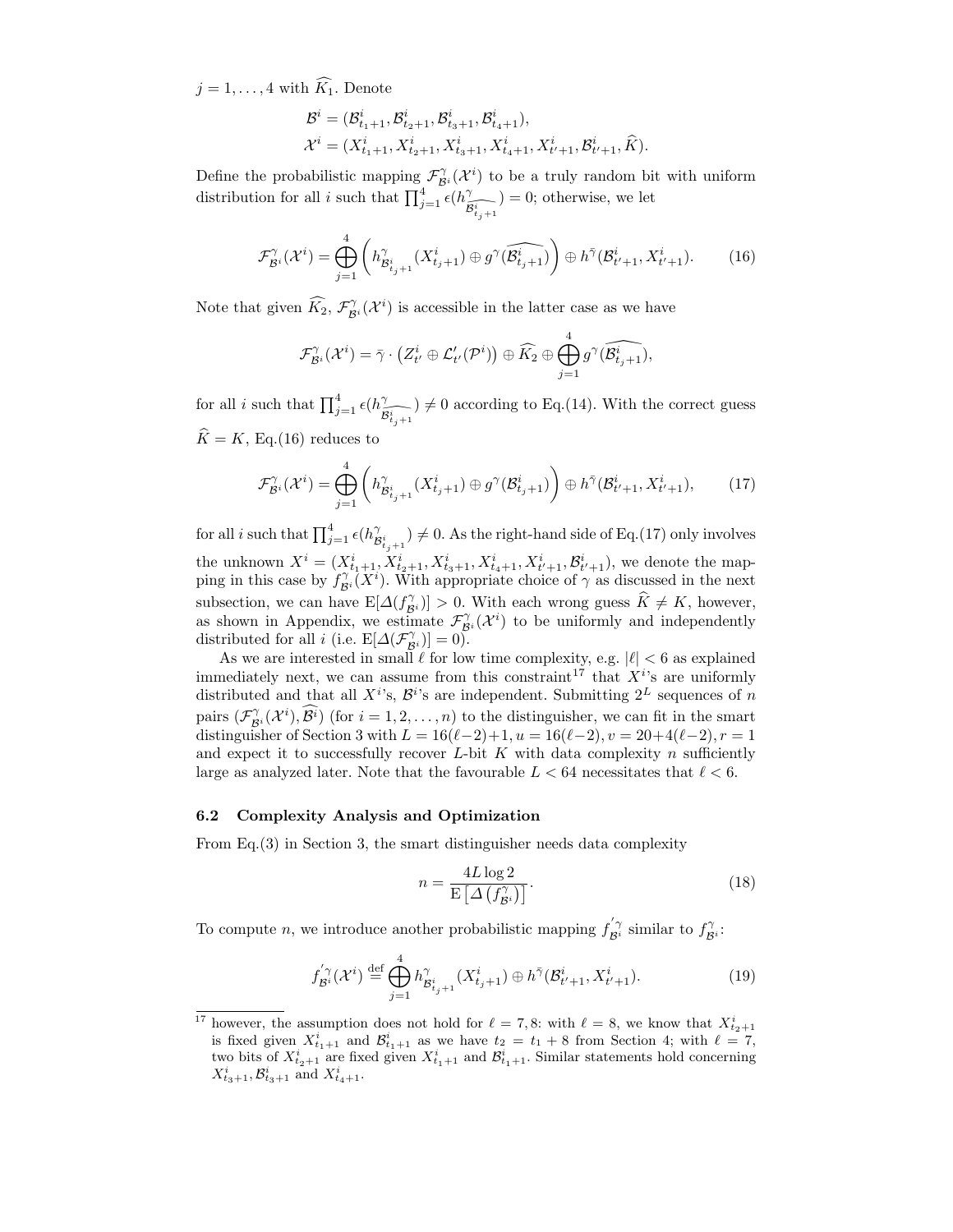**Theorem 5.** For all  $\mathcal{B}^i = (\mathcal{B}^i_{t_1+1}, \mathcal{B}^i_{t_2+1}, \mathcal{B}^i_{t_3+1}, \mathcal{B}^i_{t_4+1}) \in GF(2)^{16(\ell-2)}$ , we always have  $'$ γ

$$
\Delta(f_{\mathcal{B}^i}^{\gamma}) = \Delta(f_{\mathcal{B}^i}^{'\gamma}).
$$

*Proof.* This is trivial for the case where  $\prod_{j=1}^{4} \epsilon(h_{\mathcal{B}^i_{t_{j+1}}}) = 0$ , because by definition  $D_{f_{\mathcal{B}^i}^{\gamma}}$  is a uniform distribution and so is  $D_{f_{\mathcal{B}^i}^{\gamma}}$  by the famous Piling-up lemma (see [25]). Let us discuss the case where  $\prod_{j=1}^{4} \epsilon(h_{\mathcal{B}_{t_j+1}^i}^{\gamma}) \neq 0$ . In this case we know that given  $\mathcal{B}^i$ ,  $\bigoplus_{j=1}^4 g^{\gamma}(\mathcal{B}^i_{t_j+1})$  is well-defined and it is a fixed value that doesn't depend on the unknown  $X^i$ . Consequently, we have  $\Delta(f_{\mathcal{B}^i}^{\gamma}) = \Delta(f_{\mathcal{B}^i}^{'\gamma} \oplus \text{const.}) =$  $\varDelta(f_{\boldsymbol{\kappa}i}^{'\gamma}% )=\varphi_{\boldsymbol{\kappa}i}^{'\varphi_{\boldsymbol{\kappa}i}^{'}}$  $\mathbb{B}^{(1)}$ .

We can use Theorem 5 to compute  $\frac{4L\log 2}{n}$  from Eq.(18) as  $\frac{4L\log 2}{n} = E[\Delta(f_{\mathcal{B}^i}^{\gamma})]$  =  $\mathbb{E}[\Delta(f_{\mathcal{B}^i}^{'\gamma})]$ . Next, the independence of  $\mathcal{B}^i$ 's allows us to apply Piling-up Lemma [25] to continue as follows,

$$
\frac{4L\log 2}{n} = \mathbf{E}\left[\varDelta(h^{\bar{\gamma}})\prod_{j=1}^4\varDelta\left(h^{\gamma}_{\mathcal{B}^i_{t_j+1}}\right)\right] = \varDelta(h^{\bar{\gamma}})\prod_{j=1}^4\mathbf{E}\left[\varDelta\left(h^{\gamma}_{\mathcal{B}^i_{t_j+1}}\right)\right].
$$

Because we know from Section 5 that  $\mathbb{E}[\Delta(h_{\mathcal{B}_{t+1}^i}^{\gamma})]$  does not depend on t and i, we finally have

$$
\frac{4L\log 2}{n} = \Delta(h^{\bar{\gamma}}) \cdot \mathbf{E}^4 \left[ \Delta \left( h^{\gamma}_{\mathcal{B}_{t+1}} \right) \right]. \tag{20}
$$

As we want to minimize n, according to Eq.(18), we would like to find some  $\gamma$  $(3 \leq |\gamma| < 6)$  such that  $E[\Delta(f_{\beta_i}^{\gamma})]$  is large, and above all, strictly positive. In order to have  $E[\Delta(f_{\beta}^{\gamma})] > 0$ , we must have  $\Delta(h^{\bar{\gamma}}) > 0$  first, by Eq.(20). According to results of [16, 17, 12, 23], only two aforementioned choices satisfy our predefined prerequisite about  $\gamma$  (i.e. both the first and last coordinates of  $\gamma$  are one): either  $\gamma =$  $(1,1,1,1,1)$  with  $\Delta(h^{\bar{\gamma}}) = \lambda^2 \approx 2^{-6.71}$ , or  $\gamma = (1,1,0,1)$  with  $\Delta(h^{\bar{\gamma}}) = \lambda'^2 = 2^{-8}$ . For  $\gamma = (1, 1, 1, 1, 1)$ , from last section, we know that  $E[\Delta(h_{\mathcal{B}_{t+1}}^{\gamma})] \approx 2^{-2.9}$ . So we conclude from Eq.(20) that  $n \approx 2^{25.4}$  frames of keystreams generated by the same key K suffice to recover the  $L = 49$ -bit subkey K. Analogously, for  $\gamma = (1, 1, 0, 1)$ , we have  $E[\Delta(h_{\mathcal{B}_{t+1}}^{\gamma})] = 2^{-3}$  from last section. And it results in  $n \approx 2^{26.5}$  frames to recover  $L = 33$ -bit subkey.

Let us discuss the time complexity of the attack now. For all  $J = (J_1, J_2) \in$  $GF(2)^{L-1} \times GF(2)$ , and let  $J_1 = (J_{1,1}, \ldots, J_{1,4})$  where  $J_{1,i} \in GF(2)^{4(\ell-2)}$ , we define  $\mathcal{H}, \mathcal{H}'$ :

$$
\begin{aligned} \mathcal{H}(J)&=\sum_{i=1}^n\mathbf{1}_{\mathcal{G}_{t_1}'(\mathcal{P}^i),..., \mathcal{G}_{t_4}'(\mathcal{P}^i)=J_1 \text{ and } \bar{\gamma}\cdot(Z_{t'}^i\oplus \mathcal{L}_{t'}'(\mathcal{P}^i))=J_2},\\ \mathcal{H}'(J)&=\left\{\begin{aligned} &0, &\text{if}\;\;\prod_{i=1}^4\epsilon(h_{J_{1,i}}^\gamma)=0\\ &\log 2^r\cdot D_{J_1}\left(J_2\oplus\bigoplus_{i=1}^4g^\gamma\left(J_{1,i}\right)\right), &\text{otherwise}\end{aligned}\right. \end{aligned}
$$

where  $D_{J_1} = D_{h_{J_{1,1}}^{\gamma}} \otimes D_{h_{J_{1,2}}^{\gamma}} \otimes D_{h_{J_{1,3}}^{\gamma}} \otimes D_{h_{J_{1,4}}^{\gamma}}$ . Let  $\mathcal{H}''(K) = \mathcal{H}(K) \cdot \mathcal{H}^{j}(K)$ . By Theorem 1 in Section 3, we have  $G(K) = \frac{1}{2^L} \widehat{\mathcal{H}}''(K)$ . This means that after precomputing  $\mathcal{H}$  in time  $O(L \cdot 2^L)$ , our partial key-recovery attack would be dominated by twice FWT, i.e.  $\hat{\mathcal{H}}, \hat{\mathcal{H}}''$  with time  $O(L \cdot 2^{L+1})$ . Algorithm 2 illustrates the above basic partial key-recovery attack. Note that without the optimization technique of Theorem 1, the deterministic smart distinguisher has to perform  $O(n \cdot 2^L)$  operations otherwise, which makes our attack impractical.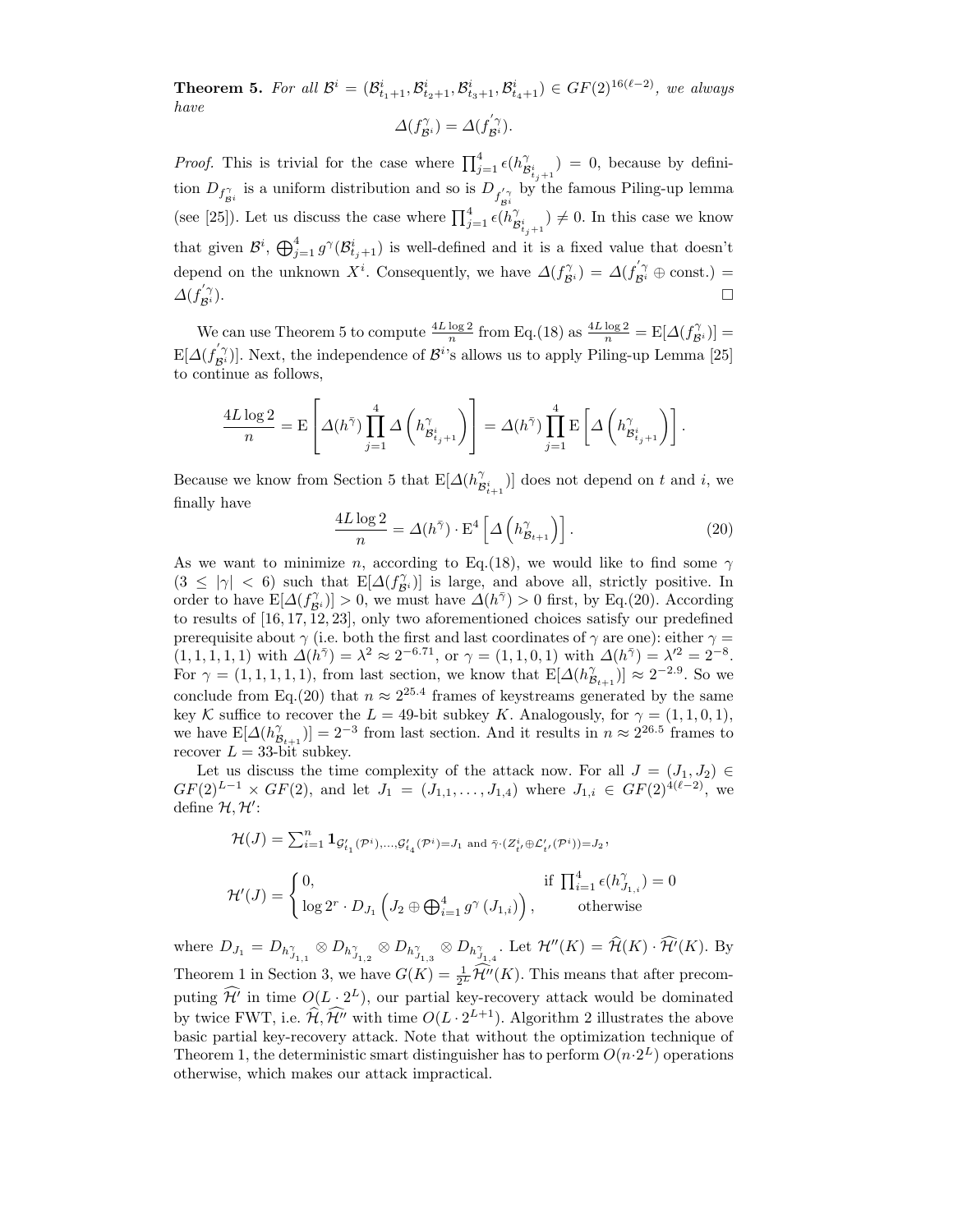#### Algorithm 2 The basic partial key-recovery attack on two-level E0

Parameters: 1:  $\gamma, t', t_1, t_2, t_3, t_4, L$ 2:  $n$  set by Eq. $(20)$ Inputs: 3:  $\mathcal{P}^i$  for  $i=1,2,\ldots,n$ 4:  $Z_{t'}^{i}$  for  $i = 1, 2, ..., n$ Preprocessing: 5: compute  $H', \widehat{H'}$ Processing: 6: compute  $H, \widehat{H}$ 7: compute  $H'' = \hat{H} \cdot \hat{H'}$  and  $\hat{H''}$ 8: output K with the maximum  $\widehat{H}^{\prime\prime}(K)$ 

Furthermore, by Table 2, we discovered a special property

$$
\epsilon(h_{B_{t+1}B_{t+2}}^{\gamma}) \equiv \epsilon(h_{\overline{B}_{t+1}\overline{B}_{t+2}}^{\gamma}) \equiv -\epsilon(h_{\overline{B}_{t+1}B_{t+2}}^{\gamma}) \equiv -\epsilon(h_{B_{t+1}\overline{B}_{t+2}}^{\gamma})
$$
(21)

for all  $\mathcal{B}_{t+1} = B_{t+1}B_{t+2} \in GF(2)^8$  with  $\gamma = (1, 1, 0, 1)$ , where the bar operator denotes the bitwise complement of the 4-bit binary vector. This means that for our 33-bit partial key-recovery attack, we always have  $4^4 = 256$  equivalent key candidates<sup>18</sup> (see Appendix for details), which helps to decrease the computation time on  $\widehat{H}''$  (see [23]) from  $33 \times 2^{33} \approx 2^{38}$  to  $25 \times 2^{25} \approx 2^{30}$ . In total we have the running time  $2^{38} + 2^{30} \approx 2^{38}$  for Algorithm 2.

We have implemented the full Algorithm 2 with  $\gamma = (1, 1, 0, 1), t' = 1, n = 2^{26}$ frames (slightly less than the theoretical estimate  $2^{26.5}$ ) on the Linux platform, 2.4G CPU, 2G RAM, 128GB hard disk. It turned out that after one run of a 37 hour precomputation (i.e. Line 5 in Algorithm 2 which stores a 64GB table in the hard disk), of all the 30 runs tested so far, our attack never fails to successfully recover the right 25-bit key in about 19 hours. Computing  $H, \hat{H}, H'', \hat{H''}$  takes time 27 minutes, 18 hours, 45 minutes and 20 seconds respectively. The running time is dominated by FWT<sup>19</sup>  $\hat{H}$ , which only takes a negligible portion of CPU time and depends dominantly on the performance of the hardware, i.e. the external data transfer rate<sup>20</sup> between the hard disk and PC's main memory.

Inspired by the multi-bias analysis on the traditional distinguisher in [23], the advanced multi-bias analysis (see Appendix) which is an extension of this section allows us to reach the data complexity  $n \approx 2^{23.8}$  frames with the same time complexity. Once we recover the first  $(33 - 8) = 25$ -bit subkey, we just increment (or decrement)  $t'$  by one and use the knowledge of those subkey bits to reiterate Algorithm 2 to recover more key bits similarly as was done in [24]. Since only 17 new key bits are involved, which reduce to the 13-bit equivalent key, it's much faster to recover those key bits. Finally, we perform an exhaustive search over the equivalent key candidates in negligible time, whose total number is upper bounded by  $2^{\frac{8|\mathcal{K}|}{32}} = 2^{\frac{|\mathcal{K}|}{4}}$ . The final complexity of the complete key-recovery attack is bounded by one run of Algorithm 2, i.e.  $O(2^{38})$ . Table 3 compares our attacks with the best known attacks [13, 14, 16, 24] on two-level E0 for effective key size  $|\mathcal{K}| = 128$ . Note that with  $|K| = 64$ , Bluetooth key loading at E0 level one makes the bits of the subkey K linearly independent for all  $t' \in \bigcup_{k=0}^{2} \{8k+1,\ldots,8k+5\}$ . Therefore, the attack complexities remain to be on the same order.

<sup>&</sup>lt;sup>18</sup> The term "equivalent key candidate" is exclusively used for our attack, which doesn't mean that they are equivalent keys for the Bluetooth encryption.

 $^{19}$  The result is stored in a 32GB table in the hard disk.

 $^{20}$  In our PC it is 32MB/s, which is common in the normal PC nowadays.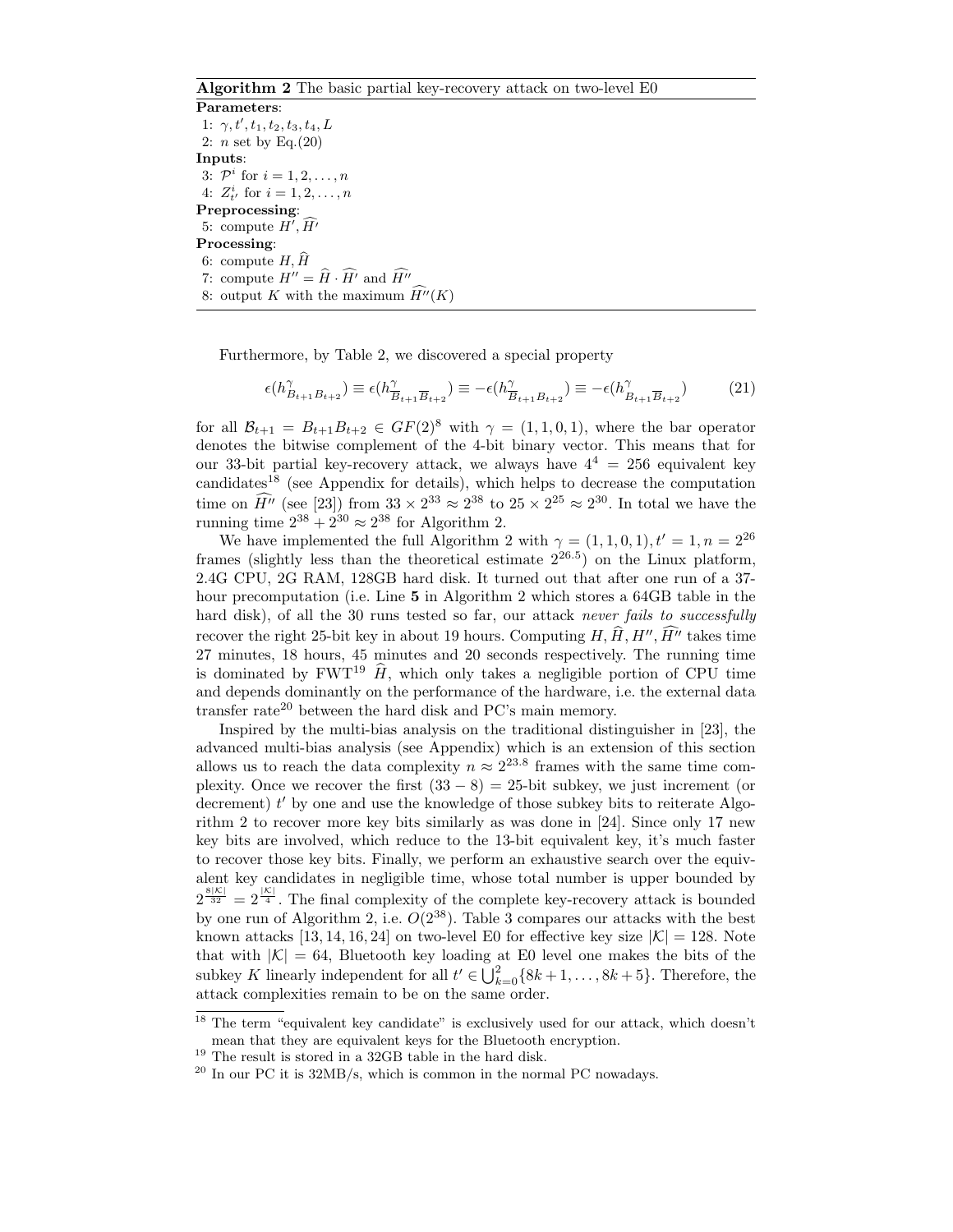| Attack        |                   | Precomputation Time Frames Data Memory |          |            |            |          |
|---------------|-------------------|----------------------------------------|----------|------------|------------|----------|
| Fluhrer-Lucks | $\left 13\right $ |                                        | റ73      |            | $2^{43}$   | $2^{51}$ |
| Fluhrer       | 14                | 280                                    | ე65      |            | $2^{12.4}$ | റ80      |
| Golić et al.  | 16                | 280                                    | 0.70     | 45         | $2^{17}$   | റ80      |
| Lu-Vaudenay   | [24]              |                                        | $2^{40}$ | 235        | $2^{39.6}$ | 235      |
| $_{\rm Our}$  | basic             | 238                                    | റ38      | 0.26.5     | 231.1      | 233      |
| Attacks       | advanced          | $2^{38}$                               | $2^{38}$ | $2^{23.8}$ | $2^{28.4}$ | ე33      |

**Table 3.** Comparison of our attacks with the best attacks on two-level E0 for  $|\mathcal{K}| = 128$ 

## 7 Conclusion

In this paper, we have generalized the concept of conditional correlations in [1, 21, 22] to study conditional correlation attacks against stream ciphers and other cryptosystems, in case the computation of the output allows for side information related to correlations conditioned on the input. A general framework has been developed for smart distinguishers, which exploit those generalized conditional correlations. In particular, based on the theory of the traditional distinguisher [5] we derive the number of samples necessary for a smart distinguisher to succeed. It is demonstrated that the generalized conditional correlation is no smaller than the unconditional correlation. Consequently, the smart distinguisher improves on the traditional basic distinguisher (in the worst case the smart distinguisher degrades into the traditional one); the smart distinguisher could be efficient even if no ordinary correlations exist. As an application of our generalized conditional correlations, a conditional correlation attack on the two-level Bluetooth E0 is developed and optimized. Whereas the analysis in [24] was based on a traditional distinguishing attack using the strongest (unconditional) 5-bit correlation, we have successfully demonstrated the superiority of our attack over [24] by showing a best attack using 4-bit conditional correlations, which are not suitable for the attack in [24] as the corresponding ordinary correlations are all zeros. Our best attack fully recovers the original encryption key using the first 24 bits of  $2^{23.8}$  frames and with  $2^{38}$  computations. Compared with all existing attacks [13, 14, 16, 20, 24, 29], this is clearly the fastest and only practical known-plaintext attack on Bluetooth encryption so far. It remains to be an interesting challenge to investigate the redundancy in the header of each frame for a practical ciphertext-only attack on Bluetooth encryption.

## Acknowledgments

This work is supported in part by the National Competence Center in Research on Mobile Information and Communication Systems (NCCR-MICS), a center of the Swiss National Science Foundation under the grant number 5005-67322. The second author also receives his partial funding through Gebert Rüf Stiftung.

We owe many grateful thanks to Antoine Joux for his inspiring comments. We would also like to thank the anonymous reviewers for many helpful suggestions. The first author would like to thank LASEC staff Gildas Avoine, Thomas Baignères, Martine Corval, Matthieu Finiasz, Jean Monnerat and the former member Pascal Junod for their support during this project. The arduous experiment wouldn't succeed without great support of Thomas Baignères, Matthieu Finiasz and Pascal Junod as well as our robust computer.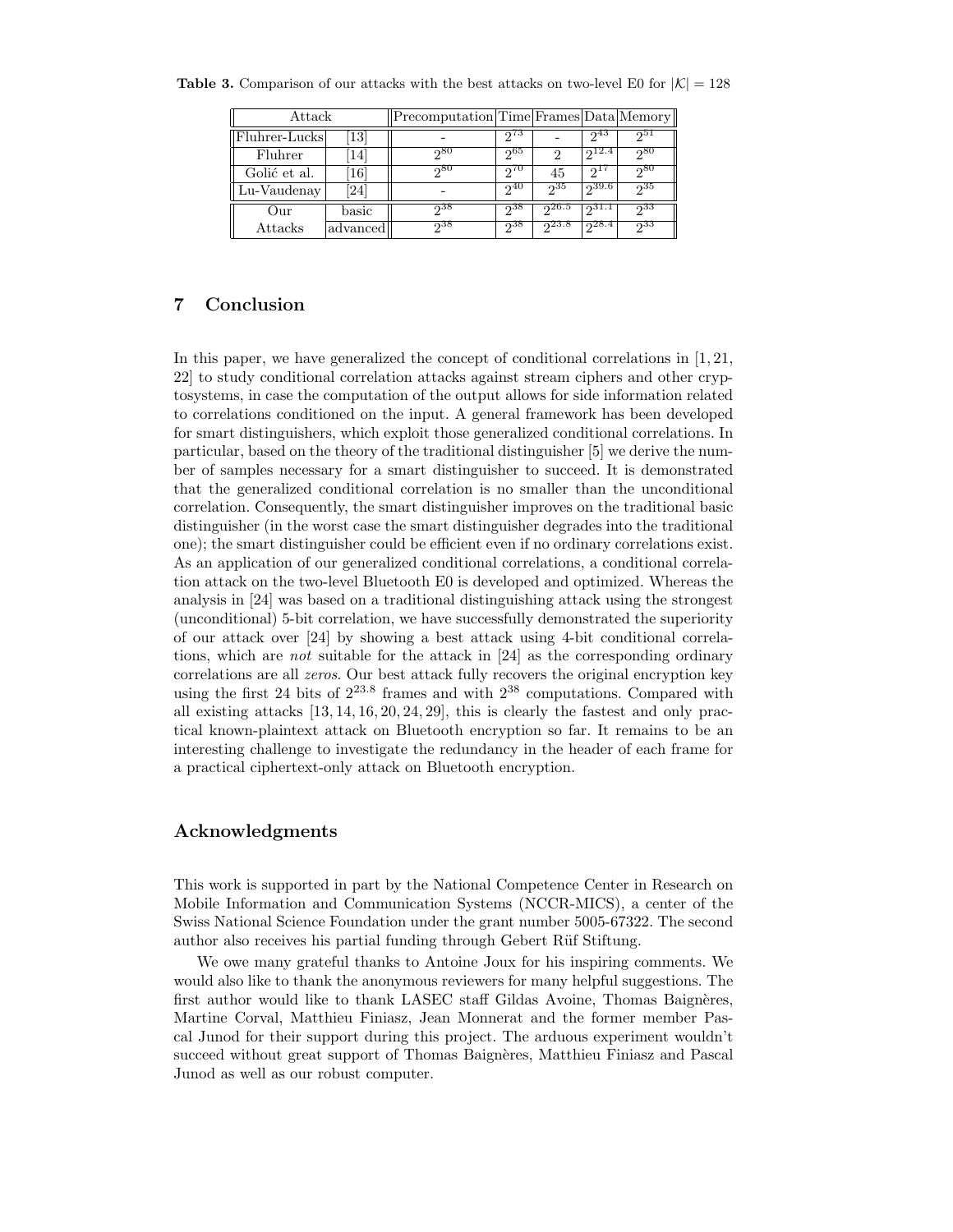## References

- 1. Ross Anderson, Searching for the Optimum Correlation Attack, Fast Software Encryption 1994, Lecture Notes in Computer Science, vol.1008, B. Preneel Ed., Springer-Verlag, pp. 137-143, 1994
- 2. Frederik Armknecht, Matthias Krause, Algebraic Attacks on Combiners with Memory, Advances in Cryptology - CRYPTO 2003, Lecture Notes in Computer Science, vol.2729, D. Boneh Ed., Springer-Verlag, pp. 162-175, 2003
- 3. Frederik Armknecht, Joseph Lano, Bart Preneel, Extending the Resynchronization Attack, Selected Areas in Cryptography - SAC 2004, Lecture Notes in Computer Science, vol. 3357, H. Handschuh and A. Hasan Eds., Springer-Verlag, pp. 19-38, 2005 (extended version available at http://eprint.iacr.org/2004/232)
- 4. Frederik Armknecht, Willi Meier, Fault Attacks on Combiners with Memory, submitted
- 5. Thomas Baignères, Pascal Junod, Serge Vaudenay, How Far Can We Go Beyond Linear Cryptanalysis?, Advances in Cryptology - ASIACRYPT 2004, Lecture Notes in Computer Science, vol.3329, P. J. Lee Ed., Springer-Verlag, pp. 432-450, 2004
- 6. Bluetooth<sup>TM</sup>, *Bluetooth Specification*, version 1.2, pp. 903-948, November, 2003, available at http://www.bluetooth.org
- 7. Anne Canteaut, Michael Trabbia, Improved Fast Correlation Attacks Using Paritycheck Equations of Weight 4 and 5, Advances in Cryptology - EUROCRYPT 2000, Lecture Notes in Computer Science, vol.1807, B. Preneel Ed., Springer-Verlag, pp. 573-588, 2000
- 8. Vladimir V. Chepyzhov, Thomas Johansson, Ben Smeets, A Simple Algorithm for Fast Correlation Attacks on Stream Ciphers, Fast Software Encryption 2000, Lecture Notes in Computer Science, vol.1978, B. Schneier Ed., Springer-Verlag, pp. 181-195, 2000
- 9. Philippe Chose, Antoine Joux, Michel Mitton, Fast Correlation Attacks: An Algorithmic Point of View, Advances in Cryptology - EUROCRYPT 2002, Lecture Notes in Computer Science, vol.2332, L. R. Knudsen Ed., Springer-Verlag, pp. 209-221, 2002
- 10. Nicolas T. Courtois, Fast Algebraic Attacks on Stream Ciphers with Linear Feedback, Advances in Cryptology - CRYPTO 2003, Lecture Notes in Computer Science, vol.2729, D. Boneh Ed., Springer-Verlag, pp. 176-194, 2003
- 11. Thomas M. Cover, Joy A. Thomas, Elements of Information Theory, Wiley, 1991
- 12. Patrik Ekdahl, Thomas Johansson, Some Results on Correlations in the Bluetooth Stream Cipher, Proceedings of the 10th Joint Conference on Communications and Coding, Austria, 2000
- 13. Scott Fluhrer, Stefan Lucks, Analysis of the E0 Encryption System, Selected Areas in Cryptography - SAC 2001, Lecture Notes in Computer Science, vol. 2259, S. Vaudenay and A. Youssef Eds., Springer-Verlag, pp. 38-48, 2001
- 14. Scott Fluhrer, Improved Key Recovery of Level 1 of the Bluetooth Encryption System, available at http://eprint.iacr.org/2002/068
- 15. Jovan Dj. Golić, Correlation Properties of a General Binary Combiner with Memory, Journal of Cryptology, vol. 9, pp. 111-126, Nov. 1996
- 16. Jovan Dj. Golić, Vittorio Bagini, Guglielmo Morgari, Linear Cryptanalysis of Bluetooth Stream Cipher, Advances in Cryptology - EUROCRYPT 2002, Lecture Notes in Computer Science, vol. 2332, L. R. Knudsen Ed., Springer-Verlag, pp. 238-255, 2002
- 17. Miia Hermelin, Kaisa Nyberg, Correlation Properties of the Bluetooth Combiner, Information Security and Cryptology - ICISC'99, Lecture Notes in Computer Science, vol. 1787, JooSeok. Song Ed., Springer-Verlag, pp. 17-29, 2000
- 18. Thomas Johansson, Frederik Jönsson, Improved Fast Correlation Attacks on Stream Ciphers via Convolutional Codes, Advances in Cryptology - CRYPTO'99, Lecture Notes in Computer Science, vol.1666, M. Wiener Ed., Springer-Verlag, pp. 181-197, 1999
- 19. Thomas Johansson, Frederik Jönsson, Fast Correlation Attacks through Reconstruction of Linear Polynomials, Advances in Cryptology - CRYPTO 2000, Lecture Notes in Computer Science, vol.1880, M. Bellare Ed., Springer-Verlag, pp. 300-315, 2000
- 20. Matthias Krause, BDD-Based Cryptanalysis of Keystream Generators, Advances in Cryptology - EUROCRYPT 2002, Lecture Notes in Computer Science, vol. 2332, L. R. Knudsen Ed., Springer-Verlag, pp. 222-237, 2002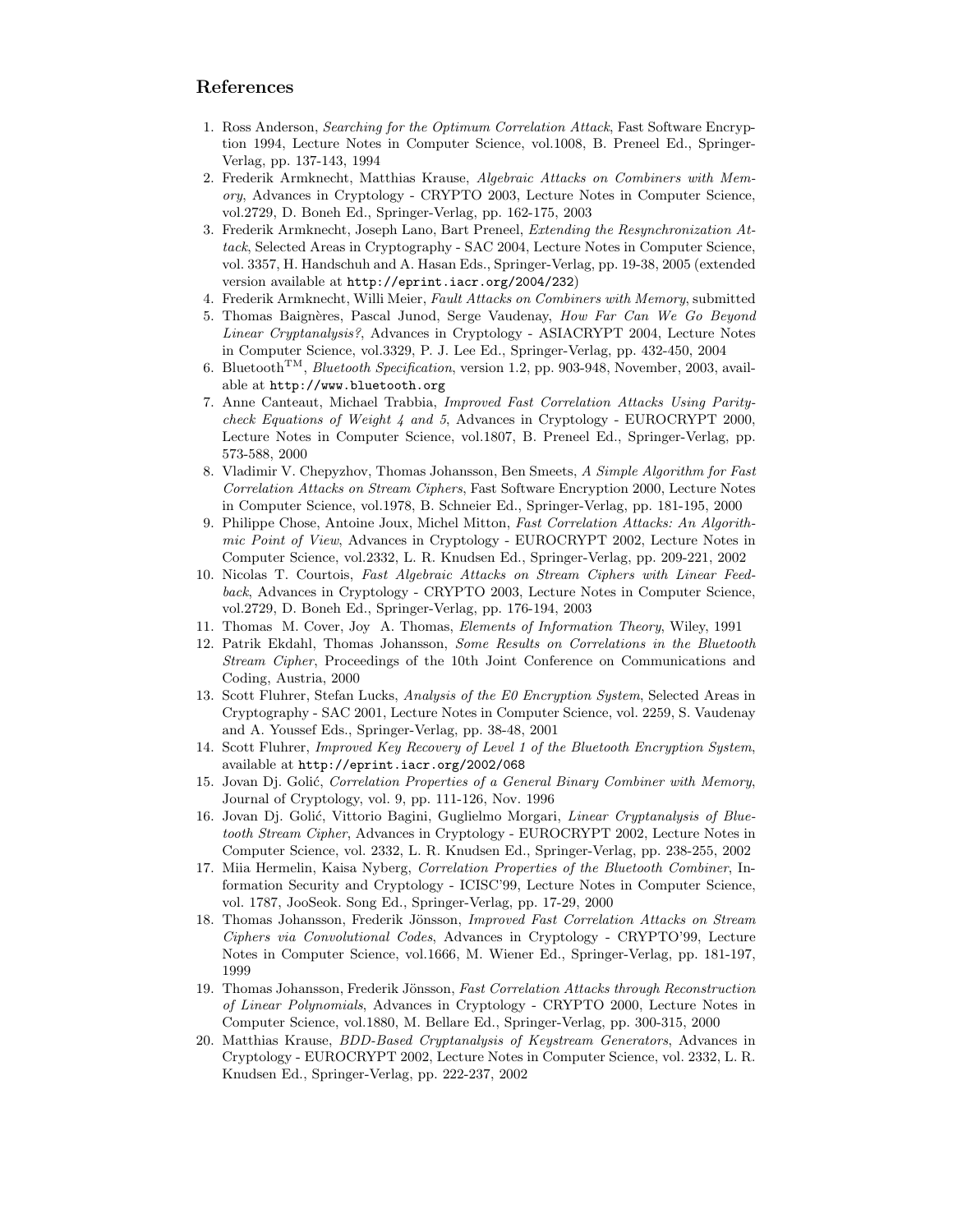- 21. Sangjin Lee, Seongtaek Chee, Sangjoon Park, Sungmo Park, Conditional Correlation Attack on Nonlinear Filter Generators, Advances in Cryptology - ASIACRYPT 1996, Lecture Notes in Computer Science, vol.1163, Kwangjo Kim and Tsutomu Matsumoto Eds., Springer-Verlag, pp. 360-367, 1996
- 22. Bernhard Löhlein, Attacks based on Conditional Correlations against the Nonlinear Filter Generator, available at http://eprint.iacr.org/2003/020
- 23. Yi Lu, Serge Vaudenay, Faster Correlation Attack on Bluetooth Keystream Generator E0, Advances in Cryptology - CRYPTO 2004, Lecture Notes in Computer Science, vol.3152, M. Franklin Ed., Springer-Verlag, pp. 407-425, 2004
- 24. Yi Lu, Serge Vaudenay, Cryptanalysis of Bluetooth Keystream Generator Two-level E0, Advances in Cryptology - ASIACRYPT 2004, Lecture Notes in Computer Science, vol.3329, P. J. Lee Ed., Springer-Verlag, pp. 483-499, 2004
- 25. Mitsuru Matsui, Linear Cryptanalysis Method for DES Cipher, Advances in Cryptology - EUROCRYPT'93, Lecture Notes in Computer Science, vol.765, Springer-Verlag, pp. 386-397, 1993
- 26. Willi Meier, Othmar Staffelbach, Fast Correlation Attacks on Certain Stream Ciphers, Journal of Cryptology, vol. 1, pp. 159-176, Nov. 1989
- 27. Willi Meier, Othmar Staffelbach, Correlation Properties of Combiners with Memory in Stream Ciphers, Journal of Cryptology, vol. 5, pp. 67-86, Nov. 1992
- 28. Alfred J. Menezes, Paul C. van. Oorschot, Scott A. Vanstone, Handbook of Applied Cryptography, CRC, 1996
- 29. Markku Saarinen, Re: Bluetooth and E0, Posted at sci.crypt.research, 02/09/00
- 30. Thomas Siegenthaler, Decrypting a class of Stream Ciphers using Ciphertext only, IEEE Transactions on Computers, vol. C-34, pp. 81-85, Jan. 1985
- 31. Serge Vaudenay, An Experiment on DES Statistical Cryptanalysis, Proceedings of the 3rd ACM Conferences on Computer Security, pp. 139-147, 1996

## Appendix

Proof for  $\mathbb{E}[\Delta(f_{\mathcal{B}})] \geq \Delta(f)$ 

By Eq. $(7)$ , we have

$$
E[\Delta(f_{\mathcal{B}})] = 2^r \sum_{A \in GF(2)^r} E\left[\left(D_{f_{\mathcal{B}}}(A) - \frac{1}{2^r}\right)^2\right],\tag{22}
$$

where the expectation is taken over uniformly distributed  $\beta$  for the fixed  $\Lambda$ . On the other hand, since  $D_f(A) = E[D_{fg}(A)]$  for any fixed A, we have

$$
\Delta(f) = 2^r \sum_{A \in GF(2)^r} \left( D_f(A) - \frac{1}{2^r} \right)^2 \tag{23}
$$

$$
=2^{r}\sum_{A\in GF(2)^{r}}\left(E\left[D_{fs}(A)\right]-\frac{1}{2^{r}}\right)^{2}
$$
\n(24)

$$
=2^{r} \sum_{A \in GF(2)^{r}} \mathbf{E}^{2} \left[ D_{fg}(A) - \frac{1}{2^{r}} \right],
$$
\n(25)

by definition of Eq.(1), with all the expectation taken over uniformly distributed  $\beta$ for the fixed  $A$ . As we know from theory of statistics that for any fixed  $A$ ,

$$
0 \le \text{Var}\left[D_{fs}(A) - \frac{1}{2^r}\right] = \mathcal{E}\left[\left(D_{fs}(A) - \frac{1}{2^r}\right)^2\right] - \mathcal{E}^2\left[D_{fs}(A) - \frac{1}{2^r}\right] \tag{26}
$$

always holds, where equality holds iff  $D_{f\mathcal{B}}(A)$  is independent of  $\mathcal{B}$ .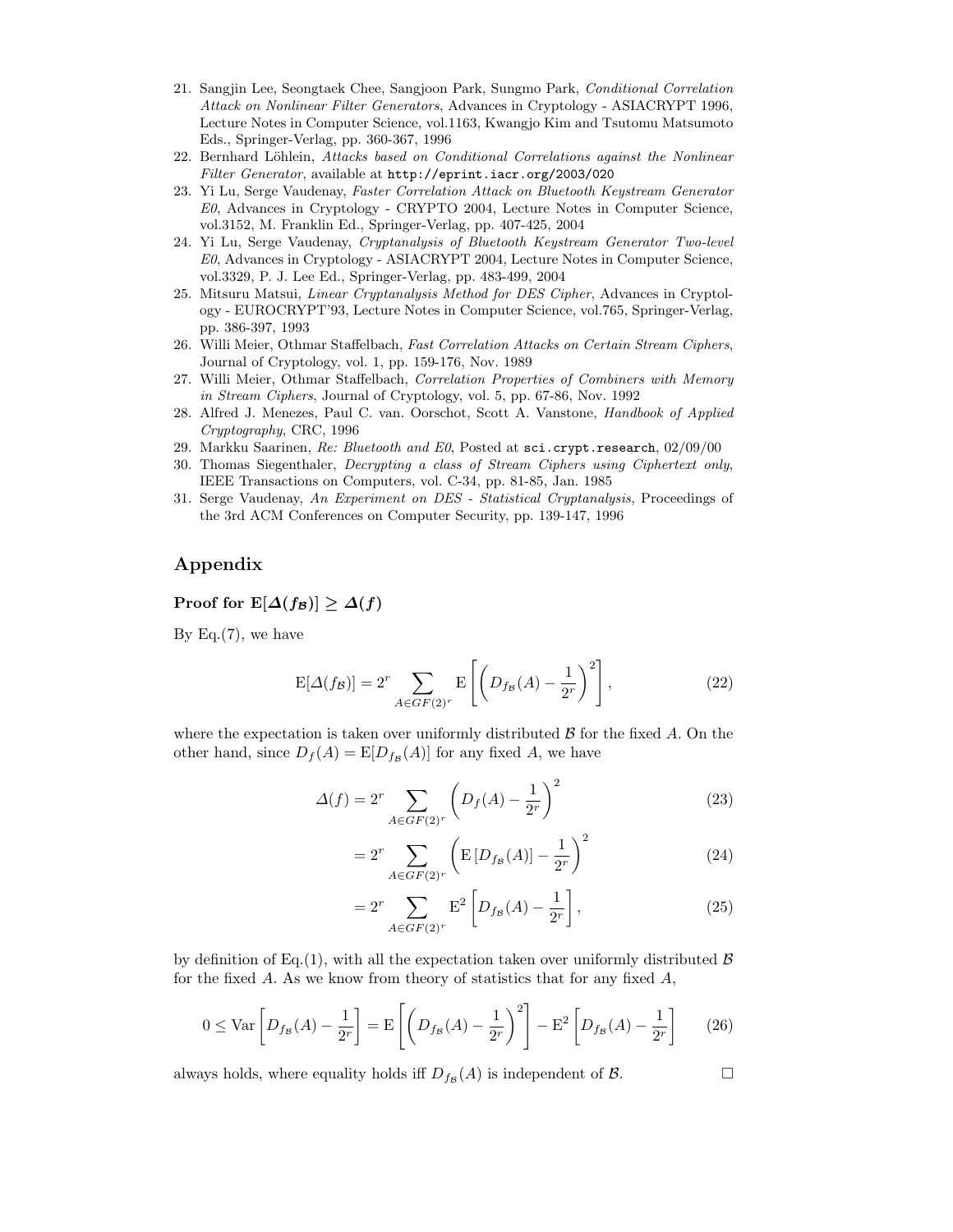# Approximation of Distribution of  $\mathcal{F}_{\mathcal{B}^i}^{\gamma}(\mathcal{X}^i)$  for Wrong Keys

Firstly, with  $\widehat{K}_1 \neq K_1$ , the reason that we estimate  $\mathcal{F}_{\mathcal{B}}^{\gamma}(\mathcal{X}^i)$  to be uniformly and independently distributed for all  $i$  can be explained as follows for the cases<sup>21</sup> when  $\prod_{j=1}^4 \epsilon(h_{\mathcal{B}_{t_{j+1}}^i}^{\gamma}) \neq 0$ . Assuming that  $\mathcal{P}^{i}$ 's are uniformly and independently distributed, we deduct by Eq.(12) that so are  $\widehat{\mathcal{B}}^i$ 's for every  $\widehat{K}$ , where  $\widehat{\mathcal{B}}^i = (\widehat{\mathcal{B}}^i_{t_1+1}, \ldots,$  $\widehat{\mathcal{B}}_{t_4+1}^i$ ). Hence, we estimate  $g^{\gamma}(\widehat{\mathcal{B}}_{t_j+1}^i)$  for  $j = 1, ..., 4$  are also uniformly and independently distributed, which allows to conclude by Eq.(16) that  $D_{\mathcal{F}_{\mathcal{B}^i}^{\gamma}}$  can be approximated by a uniformly distributed sequence.

Secondly, in the remaining one case of wrong guess such that  $\widehat{K}_1 = K_1$  and  $\widehat{K_2} \neq K_2$ ,  $\mathcal{F}_{\mathcal{B}^i}^{\gamma}(\mathcal{X}^i)$  is no longer uniformly distributed; but it is more favourable to us, because we have  $\mathcal{F}_{\mathcal{B}^i}^{\gamma}(\mathcal{X}^i) = f_{\mathcal{B}^i}^{\gamma}(X^i) \oplus 1$  for all i such that  $\prod_{j=1}^4 \epsilon(h_{\mathcal{B}_{t_j+1}^i}^{\gamma}) \neq 0$ , whose distribution has larger Kullback-Leibler distance (see [11]) to  $D_{f^{\gamma}_{\mathcal{B}^i}}$  than a uniform distribution does according to [5].

In all, we can pessimistically approximate  $D_{\mathcal{F}_{\mathcal{B}^i}^{\gamma}}$  by a uniform distribution for each wrong guess  $\widehat{K} \neq K$ .

#### Advanced Application

Γ

Having studied how to apply Section 3 with  $r = 1$  (namely the uni-bias-based approach) for an attack to E0 in Section 6, we wonder the possibility of improvement based on multi-biases in the same spirit as in [23], which are utilized by the traditional distinguisher.

For the reason of low time complexity of the attack, we still focus on analysis of 4-bit biases; additionally, we restrict ourselves to bi-biases analysis (i.e.  $r = 2$ ) to simplify the presentation, which will be shown later to be optimal. Let  $\Gamma = (\gamma_1, \gamma_2)$ , where  $\gamma_1$  is fixed to  $(1,1,0,1)$  and  $\gamma_2$  with length  $\ell_2 \stackrel{\text{def}}{=} |\gamma_2| = 4$  remains to be determined later such that the data complexity is lowered when we analyze the characteristics of bi-biases simultaneously for each frame instead of conducting the previous uni-bias-based analysis.

Recall that  $g^{\gamma_1}(\mathcal{B}) : GF(2)^8 \to GF(2)$  in Section 6 was defined to be the most likely bit of  $h_B^{\gamma_1}(X)$  for a uniformly distributed  $X \in GF(2)^4$  if it exists (i.e.  $\epsilon(h_B^{\gamma}) \neq$ 0). We extend  $g^{\gamma_1}(\mathcal{B})$  :  $GF(2)^8 \to GF(2)$  to  $g^{\Gamma}(\mathcal{B})$  :  $GF(2)^8 \to GF(2)^2$  over all  $\mathcal{B} \in GF(2)^8$  such that  $\epsilon(h_{\mathcal{B}}^{\gamma_1}) \neq 0$ , and let  $g^{\Gamma}(\mathcal{B})$  be the most likely 2-bit binary vector  $\beta = (\beta_1, \beta_2)$ . Note that we can always easily determine the first bit  $\beta_1$  because of the assumption  $\epsilon(h_{\beta}^{\gamma_1}) \neq 0$ ; with regards to determining the second bit  $\beta_2$  in case that a tie occurs, we just let  $\beta_2$  be a uniformly distributed bit. Let

$$
h_{\mathcal{B}}^{\Gamma}(X) = (h_{\mathcal{B}}^{\gamma_1}(X), h_{\mathcal{B}}^{\gamma_2}(X)),\tag{27}
$$

$$
h^{\bar{\Gamma}}(\mathcal{B}, X) = (h^{\bar{\gamma}_1}(\mathcal{B}, X), h^{\bar{\gamma}_2}(\mathcal{B}, X)).
$$
\n(28)

Note that  $h^{\Gamma}_{\mathcal{B}}(X)$  outputs the two bits which are generated by the same unknown X given B; by contrast,  $h^{\bar{\Gamma}}(\mathcal{B}, X)$  outputs the two bits which are generated by the unknown X and B. We can extend  $\mathcal{F}_{\mathcal{B}^i}^{\gamma_1}(\mathcal{X}^i)$  in Eq.(16) to  $\mathcal{F}_{\mathcal{B}^i}^{\Gamma}(\mathcal{X}^i)$  by letting

$$
\mathcal{F}_{\mathcal{B}^{i}}^{F}(\mathcal{X}^{i}) = \left(\bigoplus_{j=1}^{4} h_{\mathcal{B}_{t_{j+1}}^{i}}^{s_{1}}(X_{t_{j+1}}^{i}) \oplus h^{\bar{s}_{1}}(\mathcal{B}_{t'+1}^{i}, X_{t'+1}^{i}), \bigoplus_{j=1}^{4} h_{\mathcal{B}_{t_{j+1}}^{i}}^{s_{2}}(X_{t_{j+1}}^{i}) \oplus h^{\bar{s}_{2}}(\mathcal{B}_{t'+1}^{i}, X_{t'+1}^{i})\right) \oplus g^{F}(\overline{\mathcal{B}_{t_{j+1}}^{i}}),
$$
\n(29)

<sup>21</sup> By definition of  $\mathcal{F}_{\mathcal{B}^{i}}^{\gamma}$ , this is trivial for the cases when  $\prod_{j=1}^{4} \epsilon(h_{\mathcal{B}^{i}_{t_{j}+1}}^{\gamma}) = 0$ .